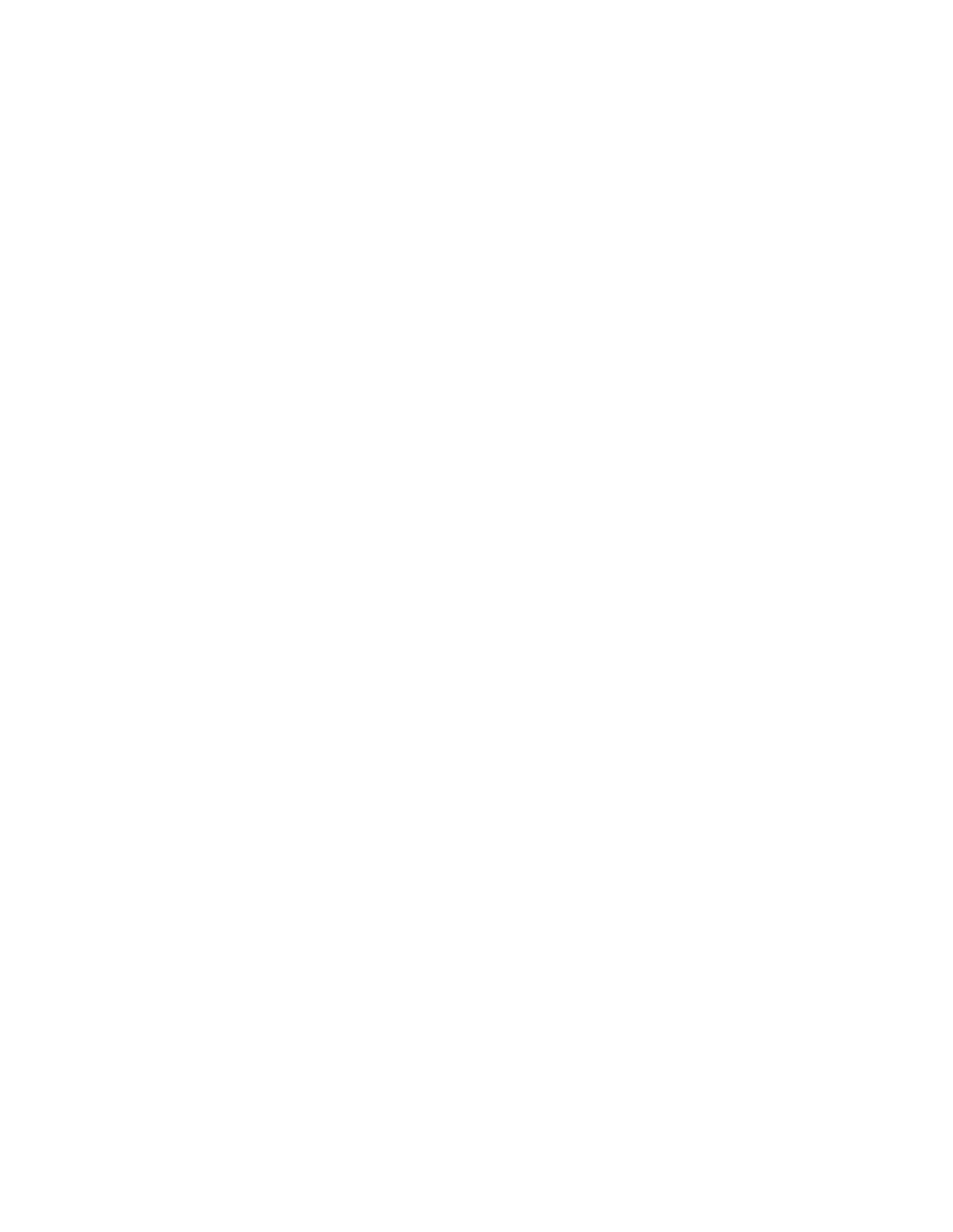# IF YOU OR A LOVED ONE HAS A DISABILITY, YOU MAY BE ENTITLED TO FINANCIAL ASSISTANCE.

This guide contains information on the various tax benefits to which you may be entitled.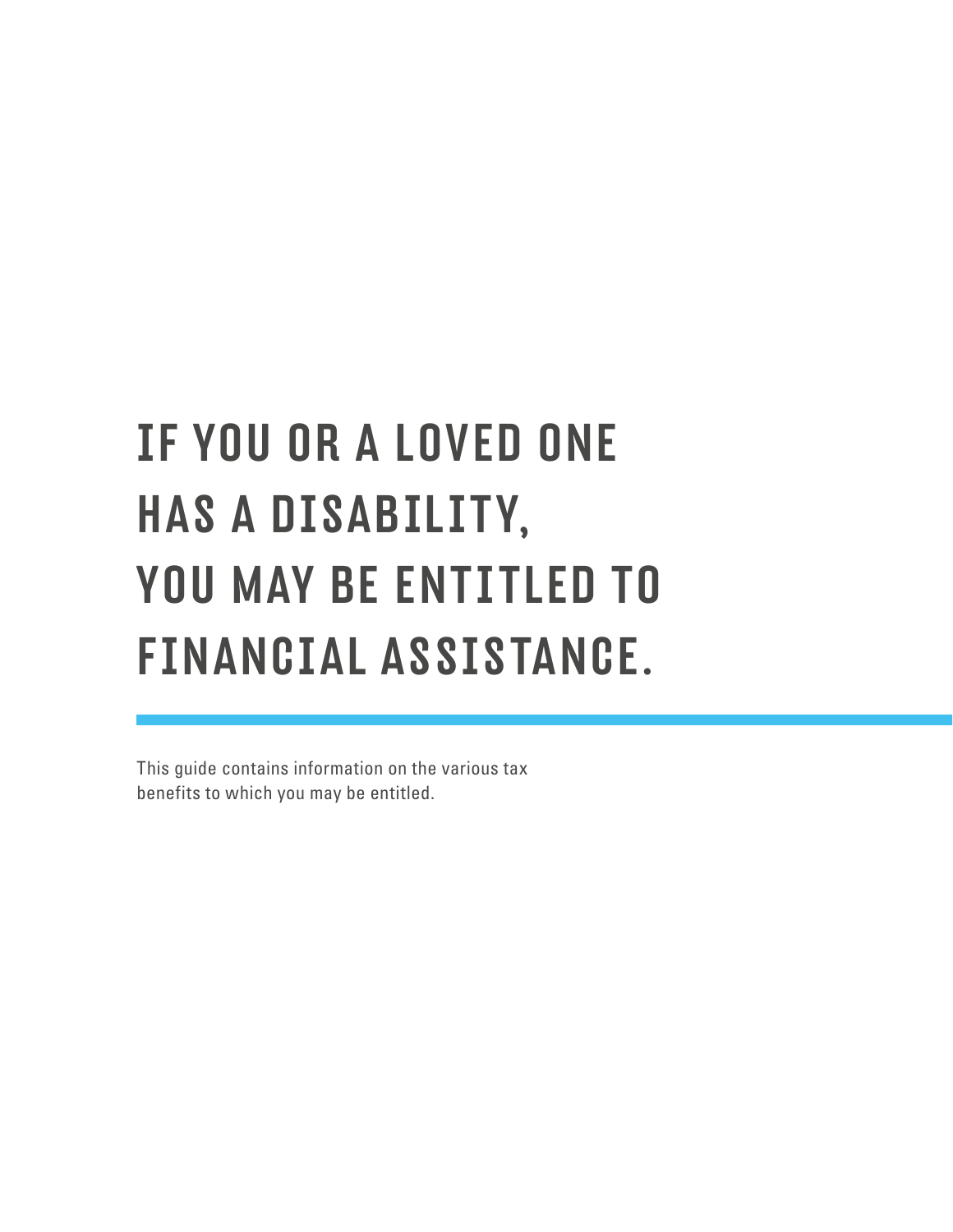This guide is provided for information purposes only. It does not constitute a legal interpretation of the **Taxation Act or any other legislation.**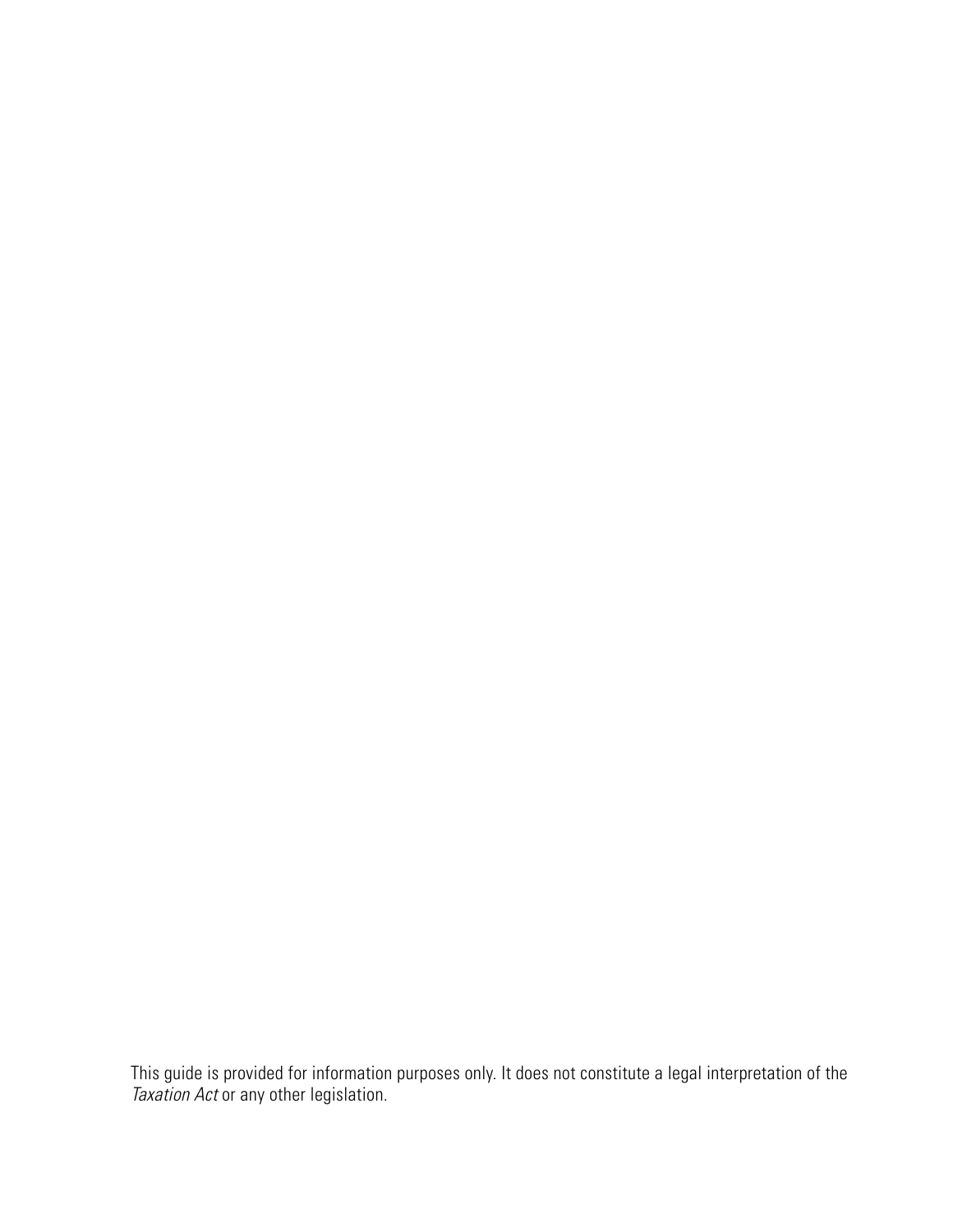# **CONTENTS**

| A guide for you!<br>6<br>Help completing your income tax returns: the Income Tax Assistance - Volunteer Program<br>$\overline{7}$ |     |        |                                                                                                                                                        |    |
|-----------------------------------------------------------------------------------------------------------------------------------|-----|--------|--------------------------------------------------------------------------------------------------------------------------------------------------------|----|
|                                                                                                                                   |     |        |                                                                                                                                                        |    |
|                                                                                                                                   |     |        | Tax benefits explained in this guide                                                                                                                   | 10 |
| 1                                                                                                                                 |     |        | Tax benefits related to income tax                                                                                                                     | 12 |
|                                                                                                                                   | 1.1 |        |                                                                                                                                                        |    |
|                                                                                                                                   |     | 1.1.1  |                                                                                                                                                        |    |
|                                                                                                                                   |     | 1.1.2  |                                                                                                                                                        |    |
|                                                                                                                                   |     | 1.1.3  |                                                                                                                                                        |    |
|                                                                                                                                   |     | 1.1.4  |                                                                                                                                                        |    |
|                                                                                                                                   |     | 1.1.5  | Amount for a severe and prolonged impairment in mental or physical functions 16                                                                        |    |
|                                                                                                                                   |     | 1.1.6  |                                                                                                                                                        |    |
|                                                                                                                                   |     | 1.1.7  |                                                                                                                                                        |    |
|                                                                                                                                   |     | 1.1.8  |                                                                                                                                                        |    |
|                                                                                                                                   |     | 1.1.9  |                                                                                                                                                        |    |
|                                                                                                                                   |     | 1.1.10 | Exemption from paying the Québec prescription drug insurance plan premium 24                                                                           |    |
|                                                                                                                                   | 1.2 |        |                                                                                                                                                        |    |
|                                                                                                                                   |     | 1.2.1  |                                                                                                                                                        |    |
|                                                                                                                                   |     | 1.2.2  |                                                                                                                                                        |    |
|                                                                                                                                   |     | 1.2.3  |                                                                                                                                                        |    |
|                                                                                                                                   |     | 1.2.4  | Funds withdrawn from an RRSP for the benefit of a person with a disability<br>under the Home Buyers' Plan (HBP) or the Lifelong Learning Plan (LLP) 30 |    |
| $\overline{2}$                                                                                                                    |     |        | Tax benefits related to QST and GST/HST                                                                                                                | 31 |
|                                                                                                                                   | 2.1 |        |                                                                                                                                                        |    |
|                                                                                                                                   | 2.2 |        | OST rebate on the purchase and installation of an automatic door opener 33                                                                             |    |
| 2.3<br>GST/HST and QST rebate on the purchase of an adapted vehicle 33                                                            |     |        |                                                                                                                                                        |    |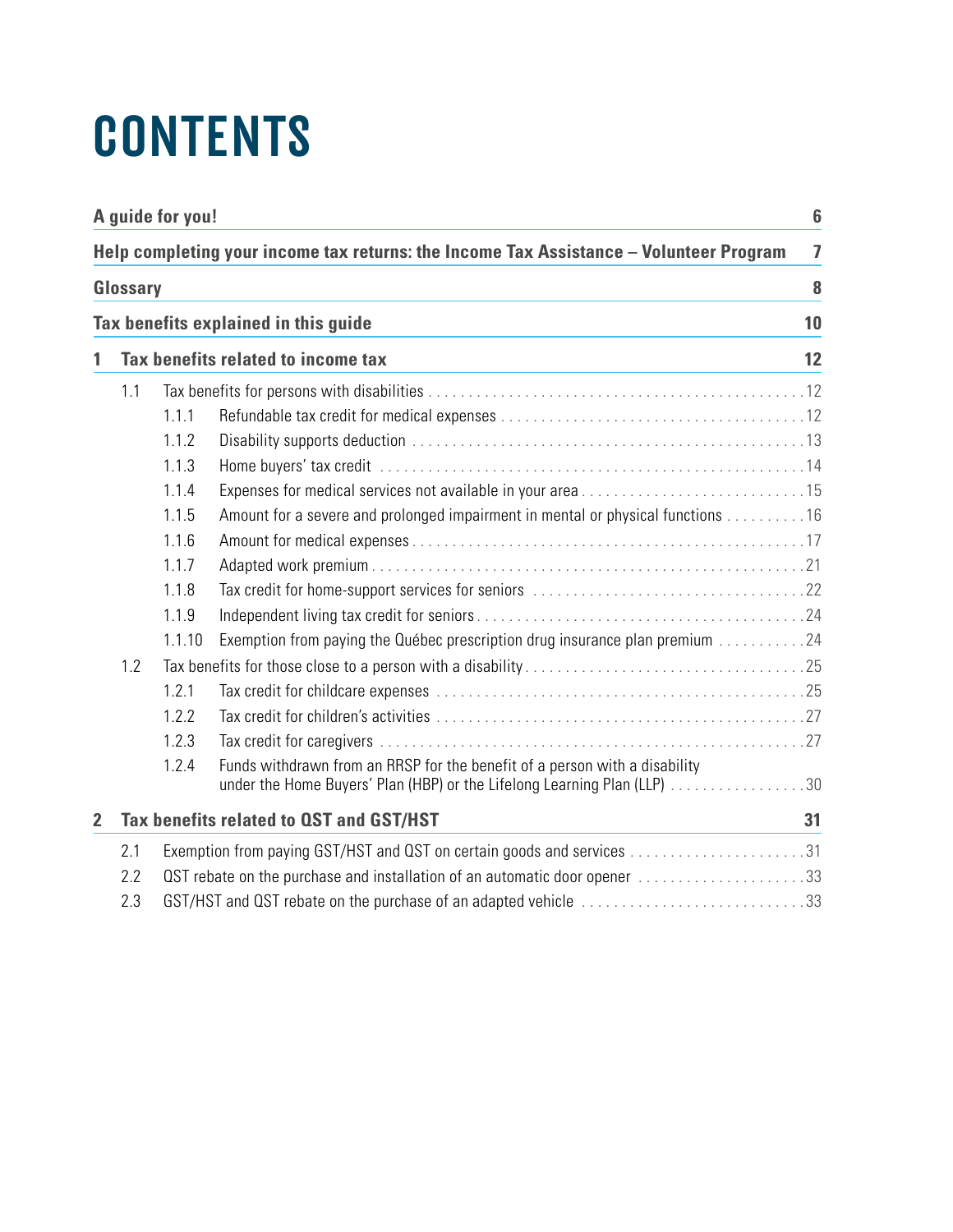### <span id="page-5-0"></span>A GUIDE FOR YOU!

This guide is for you if you have a disability. It contains useful information about the tax benefits to which you may be entitled depending on your disability or impairment. Such tax benefits help defray a portion of your costs for care or services adapted to your needs.

This guide is also for you if someone close to you has a disability, **whether or not you have a disability or impairment** yourself. For example, you may be the father, mother or spouse of a person with a disability. This guide contains information about the tax benefits to which you may be entitled if you help a person with a disability in his or her everyday life.

On the next page, you will find information about the Income Tax Assistance – Volunteer Program, the goal of which is to provide assistance to people who are unable to complete their tax returns by themselves. We encourage you to take advantage of it.

Key terms used in this guide are defined in the **glossary** on pages 8 and 9.

Pages 10 and 11 list all the tax benefits explained in this guide and who may be entitled to them.

Pages 12 to 33 contain information about:

- 1. Tax benefits related to **income tax**
- 2. Tax benefits related to **QST and GST/HST**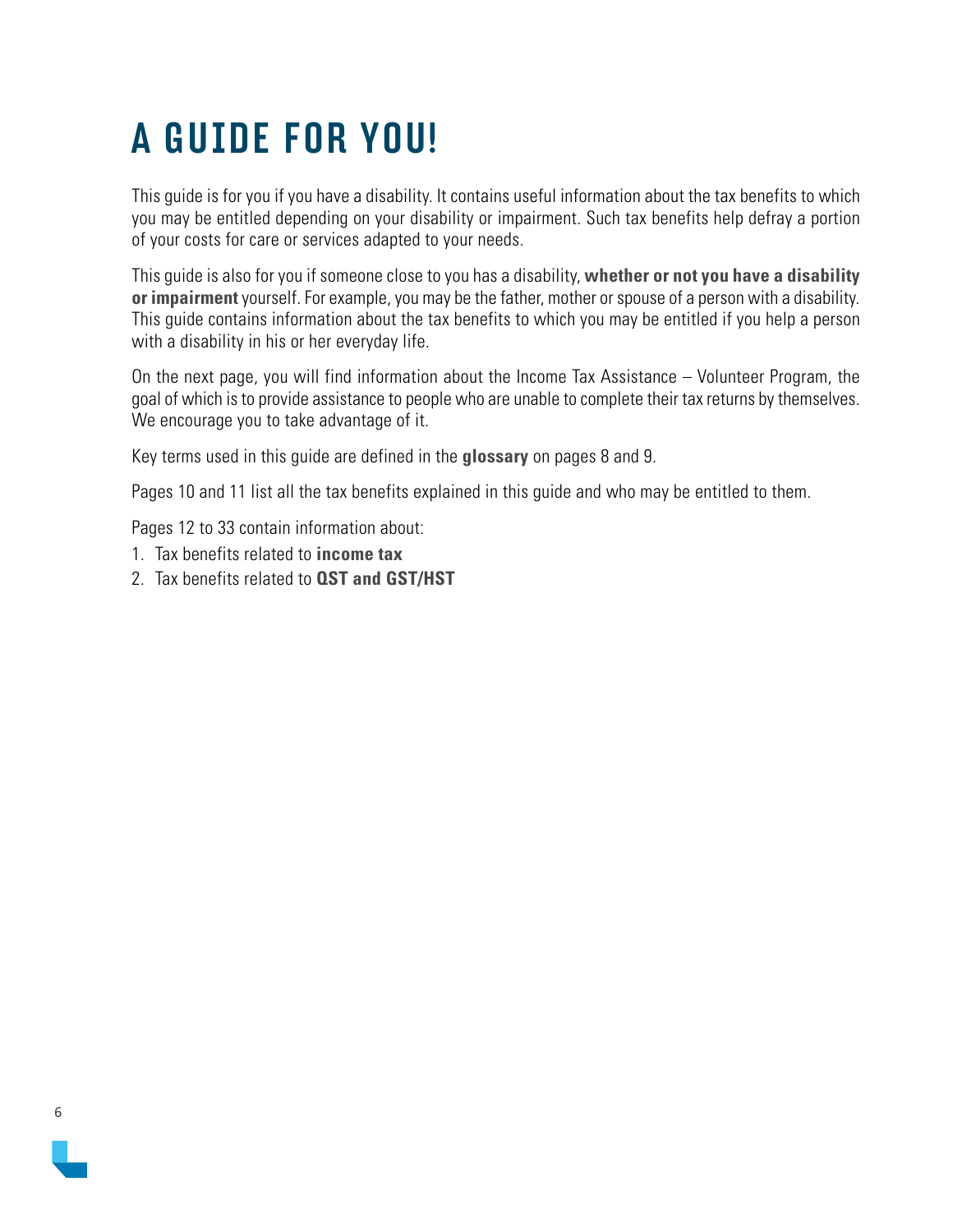### <span id="page-6-0"></span>HELP COMPLETING YOUR INCOME TA X RETURNS: THE INCOME TA X ASSISTANCE – VOLUNTEER PROGRAM

Together with the Canada Revenue Agency (CRA), we have been administering the Income Tax Assistance – Volunteer Program since 1988. Each year, the program recruits hundreds of volunteers from associations and community groups in Québec.

The program's volunteers provide help to people who have difficulty completing their Québec and federal income tax returns and who cannot afford to pay a professional to do so. More than 150,000 people (such as employees, recipients of social assistance, retirees, senior citizens, immigrants and persons with disabilities) take advantage of the service every year.

From February to April of each year, the program's volunteers meet clients at tax preparing sessions held at various locations across Québec. The sessions are generally held in community centres.

For more information about the Income Tax Assistance – Volunteer Program or participating community organizations in your region, go to our website at [revenuquebec.ca](https://www.revenuquebec.ca/en).

If you would like to volunteer, call the CRA at **1 800 959-7383 (toll-free)**.

- A volunteer can help! Income Tax Assistance Volunteer Program (COM-301.2-V), available at [revenuquebec.ca](https://www.revenuquebec.ca/en)
- The Government of Canada website ([canada.ca](https://www.canada.ca))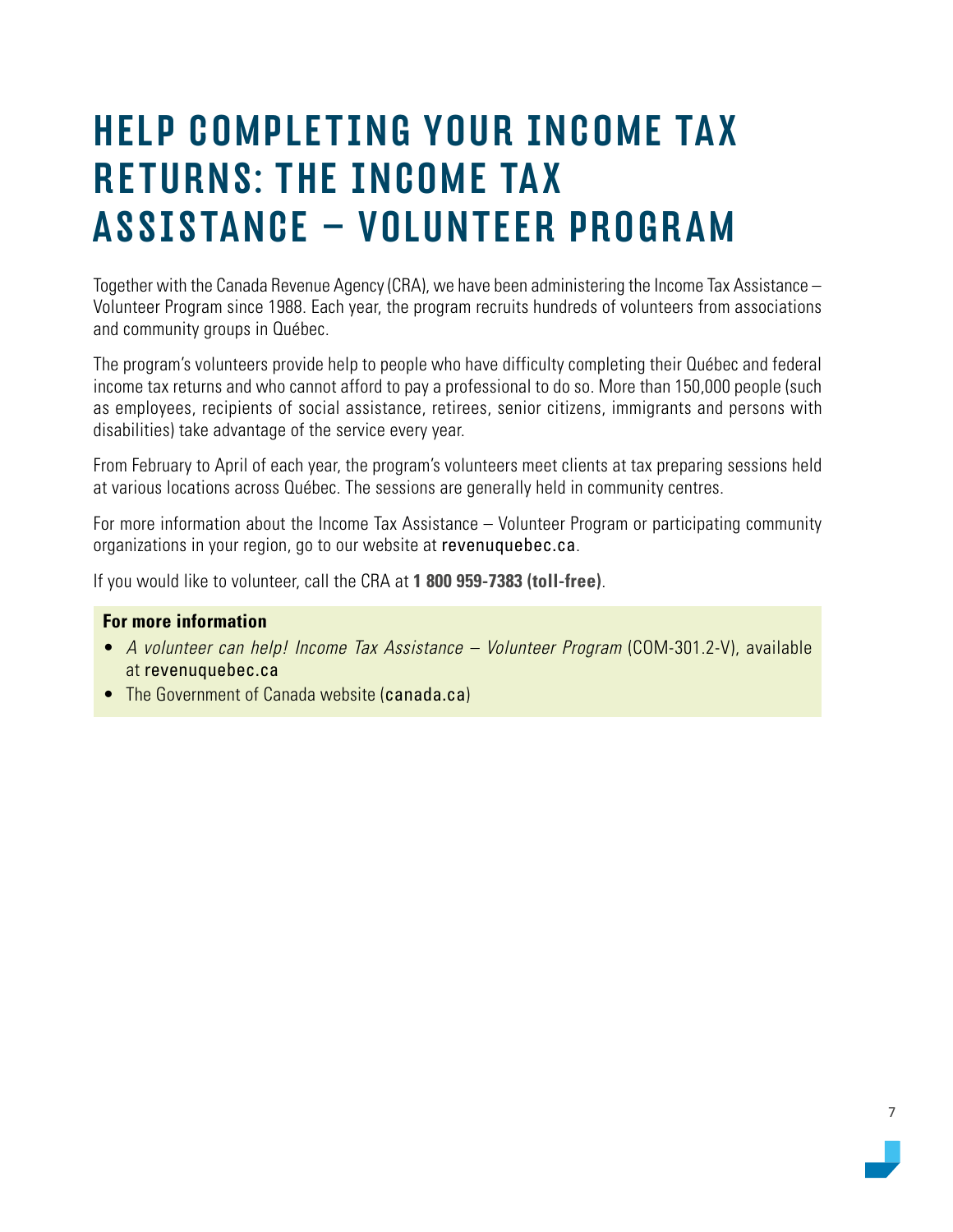### <span id="page-7-0"></span>GLOSSARY

#### **De facto spouse** (referred to as a "common law partner" outside Québec)

A person who, at any time in the year:

- is living in a conjugal relationship with you and is the biological or adoptive parent (legally or in fact) of a child of whom you are also the parent; **or**
- has been living in a conjugal relationship with you for at least 12 consecutive months (the 12-month period is considered uninterrupted if you separated and lived apart for less than 90 days).

#### **Deduction**

Amount that you can subtract in the calculation of your net income.

#### **Family income**

Amount from line 275 of your income tax return. If you had a spouse on December 31 of the year concerned, your family income is the amount on line 275 of your return **plus** the amount on line 275 of your spouse's return.

#### **Father or mother**

A person who:

- has a bond of filiation with the child (the person is the father or mother named on the child's birth certificate);
- is the spouse of the child's father or mother;
- is the father or mother of the child's spouse; **or**
- had the custody and supervision of the child, and fully supported the child immediately before his or her 19th birthday.

#### **Functional impairment**

Mental or physical disability or impairment that restricts a person in the performance of everyday activities.

#### **Non-refundable tax credit**

Amount that reduces or cancels the amount of tax you are required to pay.

#### **Person with a disability**

Person who, because of a mental or physical impairment, is restricted in the performance of everyday activities.

#### **Refundable tax credit**

Amount that is paid to you even if you have no income tax payable.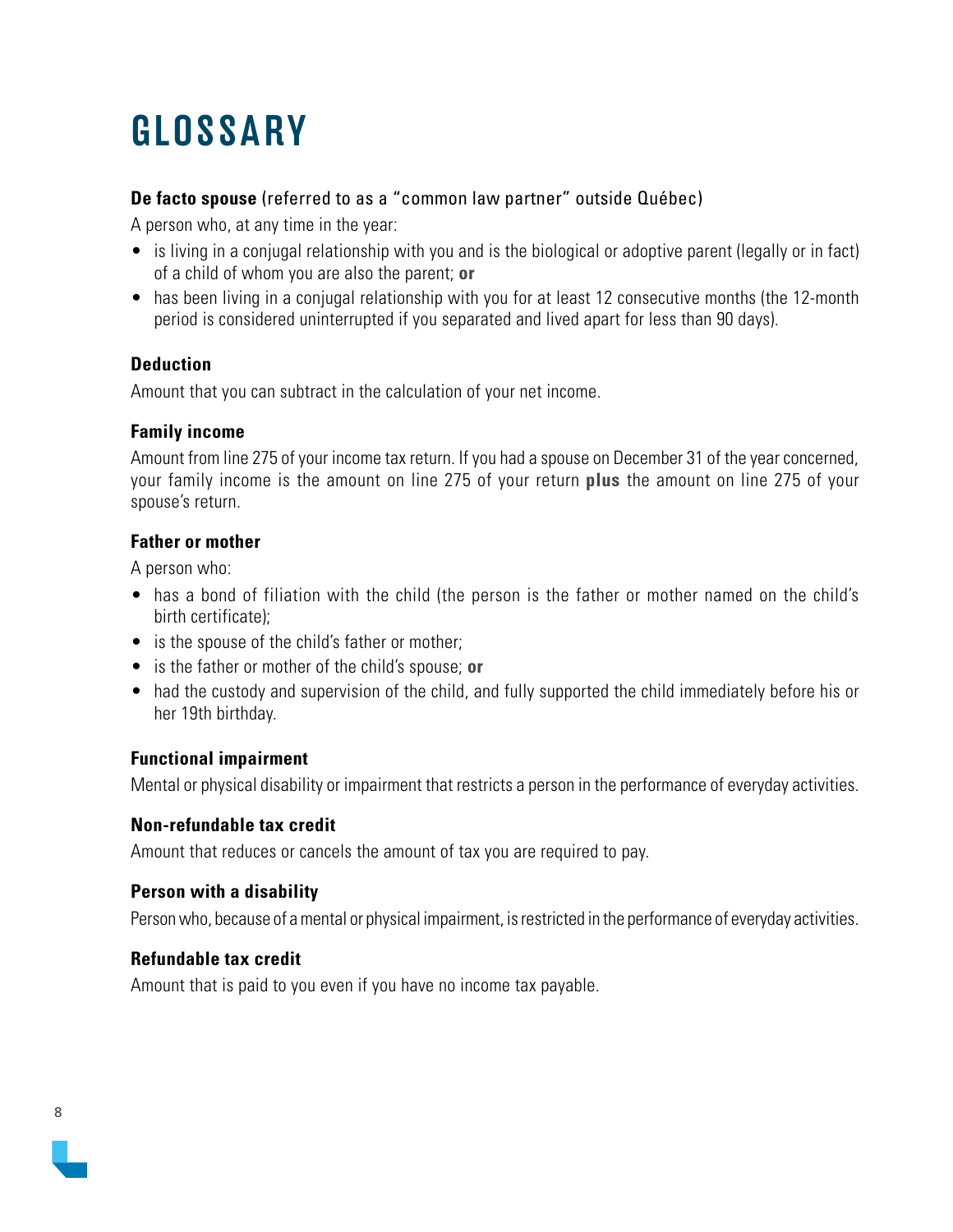#### **Spouse**

The person who is married to you, is living in a civil union with you, or is your de facto spouse.

#### **Spouse on December 31**

The person who, for a given taxation year:

- was your spouse at the end of that day and from whom you were not living separate and apart at that time because of the breakdown of your relationship (If, on December 31 of the year concerned, you and your spouse were separated because of the breakdown of your relationship and your separation lasted fewer than 90 days, you are considered to have had a spouse on December 31 of that year.); **or**
- was your spouse at the time of his or her death during the taxation year concerned, provided you and your spouse had not been living separate and apart for 90 days or more at that time because of the breakdown of your relationship and you did not have a new spouse on December 31 of that year.

#### **Tax benefit**

Benefit resulting from a fiscal measure defined in legislation which can be provided as a tax credit, a deduction, an exemption, a rebate or a refund.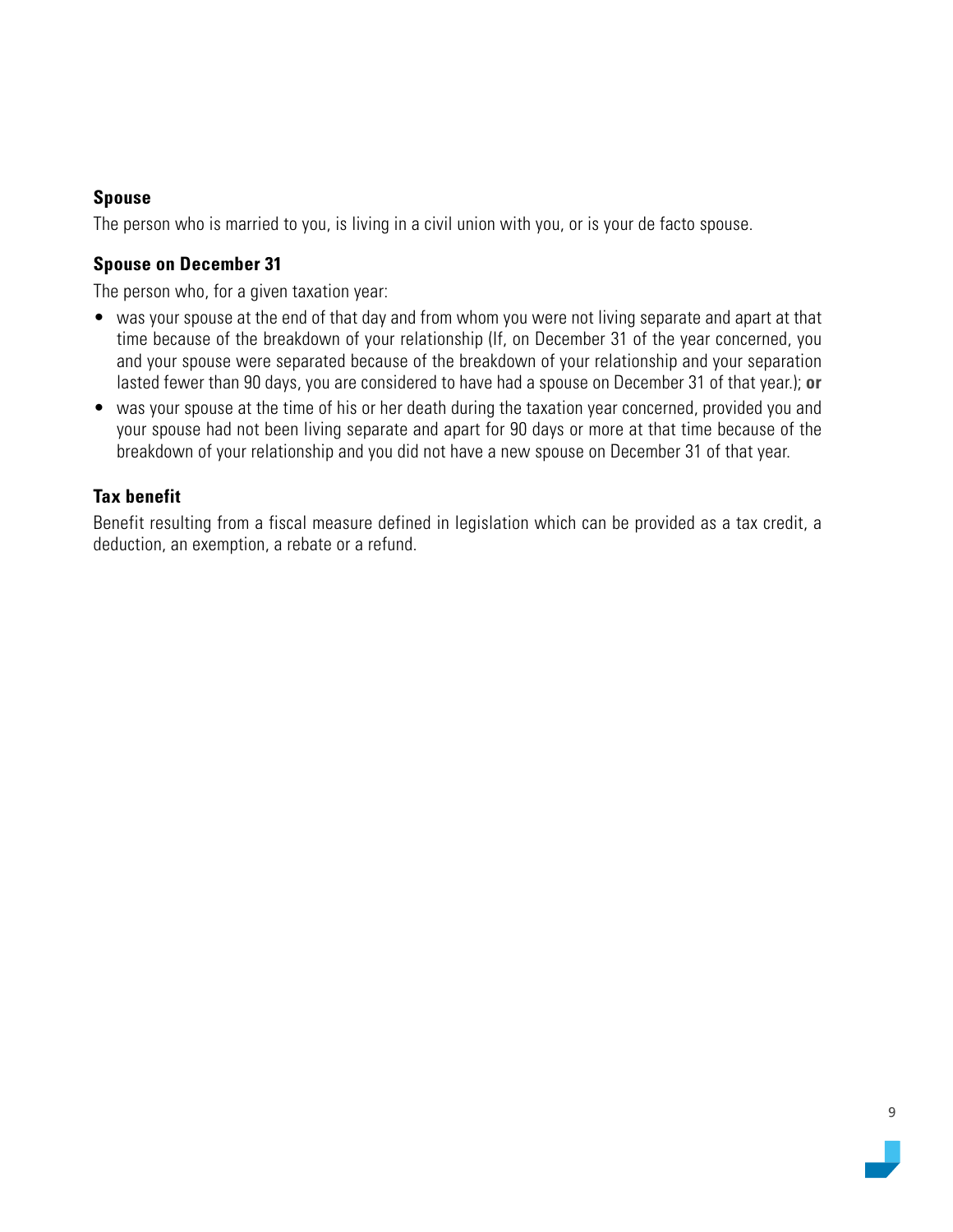## <span id="page-9-0"></span>TAX BENEFITS EXPLAINED IN THIS GUIDE

Below is a list of benefits related to income tax and a list of benefits related to consumption taxes. Individuals must meet certain eligibility requirements to claim the benefits.

#### **Tax benefits related to income tax**

#### **Tax benefits for persons with disabilities**

| <b>Tax benefits</b>                                                                                                                   |                             | Who can be entitled to<br>the benefit? |                     |
|---------------------------------------------------------------------------------------------------------------------------------------|-----------------------------|----------------------------------------|---------------------|
|                                                                                                                                       | Person with<br>a disability | Spouse                                 | Mother<br>or father |
| Refundable tax credit for medical expenses                                                                                            | Yes                         | Yes                                    | Yes                 |
| Disability supports deduction                                                                                                         | Yes                         | No                                     | No                  |
| Home buyers' tax credit                                                                                                               | Yes                         | Yes                                    | Yes                 |
| Expenses for medical services not available in your area                                                                              | Yes                         | Yes                                    | Yes                 |
| Amount for a severe and prolonged impairment in mental<br>or physical functions                                                       | Yes                         | N <sub>0</sub>                         | N <sub>0</sub>      |
| Amount for medical expenses                                                                                                           | Yes                         | Yes                                    | Yes                 |
| Adapted work premium                                                                                                                  | Yes                         | Yes                                    | No                  |
| Tax credit for home-support services for seniors                                                                                      | Yes                         | Yes                                    | No                  |
| Independent living tax credit for seniors<br>• Expenses for the purchase, lease and installation of<br>eligible equipment or fixtures | Yes                         | Yes                                    | N <sub>0</sub>      |
| Expenses incurred for one or more stays in a functional<br>$\bullet$<br>rehabilitation transition unit                                | Yes                         | No                                     | N <sub>0</sub>      |
| Exemption from paying the Québec prescription drug<br>insurance plan premium                                                          | Yes                         | No                                     | No                  |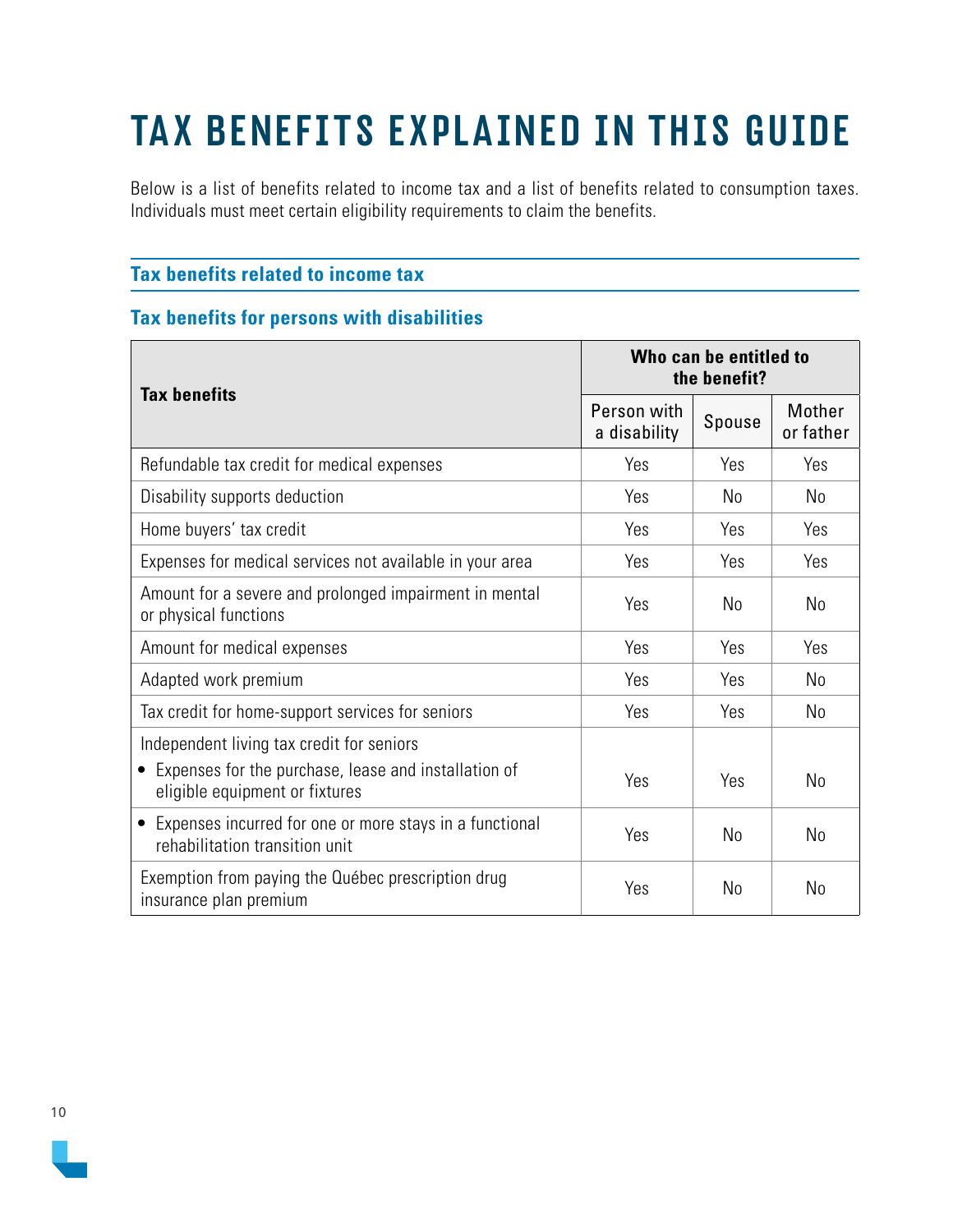#### **Tax benefits for those close to a person with a disability**

- Tax credit for childcare expenses
- Tax credit for children's activities
- Tax credit for caregivers
- Funds withdrawn from a registered retirement savings plan (RRSP) for the benefit of a person with a disability under the Home Buyers' Plan (HBP) or the Lifelong Learning Plan (LLP)

#### **Tax benefits related to QST and GST/HST**

| <b>Tax benefits</b>                                                     | <b>Person who acquires</b><br>the supply |
|-------------------------------------------------------------------------|------------------------------------------|
| Exemption from paying GST/HST and QST on certain goods and services     | Yes                                      |
| OST rebate on the purchase and installation of an automatic door opener | Yes                                      |
| GST/HST and QST rebate on the purchase of an adapted vehicle            | Yes                                      |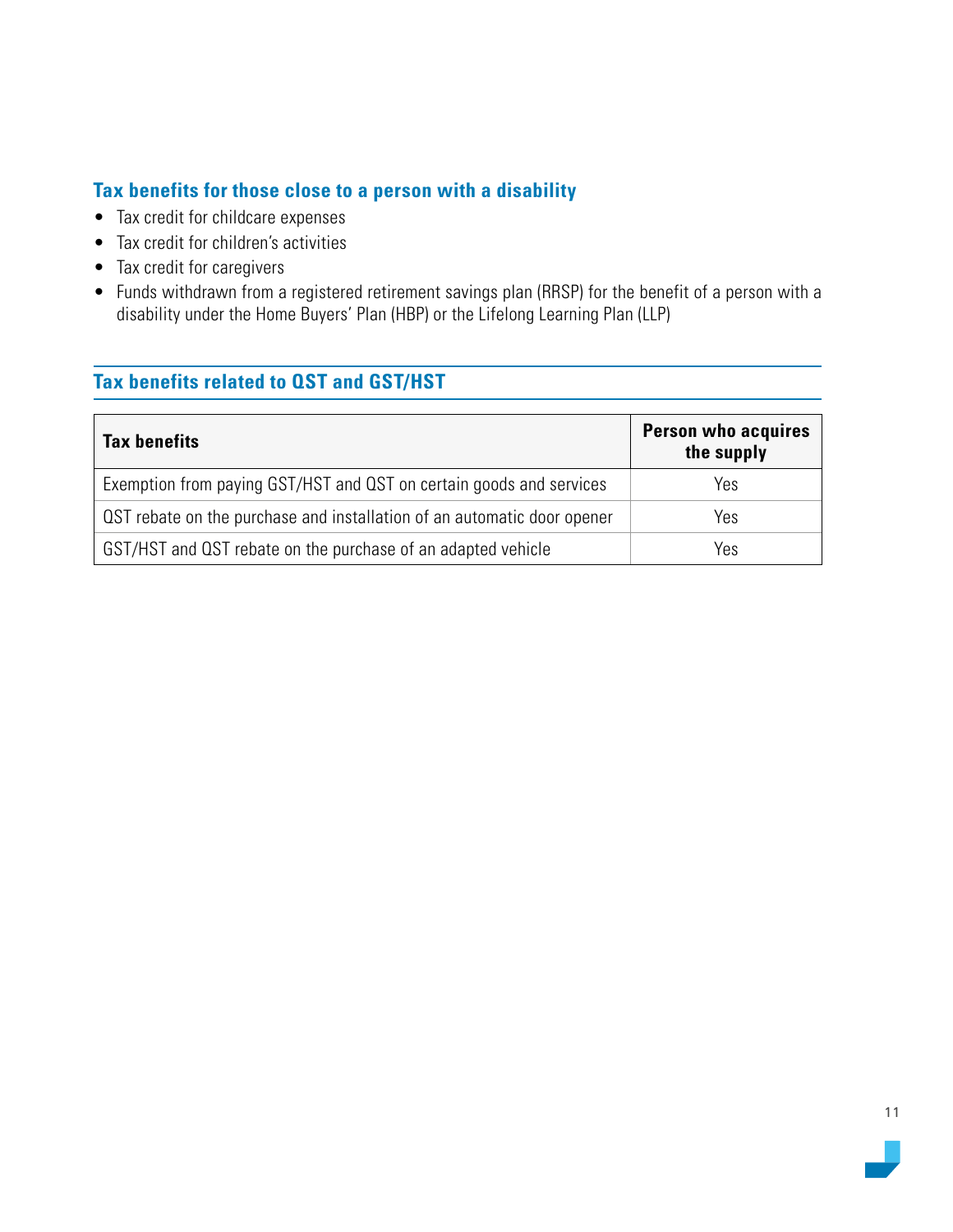## <span id="page-11-0"></span>1 TAX BENEFITS RELATED TO INCOME TAX

#### **1.1 Tax benefits for persons with disabilities**

This section provides information about the tax credits and deductions that you may be able to claim in your income tax return **if** you, your spouse or your dependant has a disability or an impairment. For each tax benefit, we summarize the eligibility requirements and how to claim the benefit.

#### **1.1.1 Refundable tax credit for medical expenses**

#### **Eligibility requirements**

You may be able to claim the refundable tax credit for medical expenses **if** you meet the following conditions for the year concerned:

- You were resident in Québec on December 31 of the year concerned.
- You were resident in Canada throughout the year concerned.
- You were 18 or older on December 31 of the year concerned.
- Your work income was \$3,175 or more (minimum amount for 2021).
- Your family income was \$48,820 or less (maximum amount for 2021).
- For the year concerned, you are entitled to an amount for medical expenses **or** to the disability supports deduction.

#### **How to claim the refundable tax credit**

- 1. Complete parts A and D in Schedule B of your income tax return.
- 2. Carry the amount from line 50 of Schedule B to line 462 of your return.
- 3. Enclose Schedule B with your return.

For a given year, **only one** of the following people can claim the tax credit in **his or her return** for medical expenses incurred for a person with a disability:

- the person with a disability
- the spouse of the person with a disability
- the father or mother of the person with a disability, if that person is a dependant

- Section 1.1.2 of this quide: Disability supports deduction
- Section 1.1.6 of this guide: Amount for medical expenses
- The instructions for line 462 (point 1) in the guide to the income tax return (TP-1.G-V)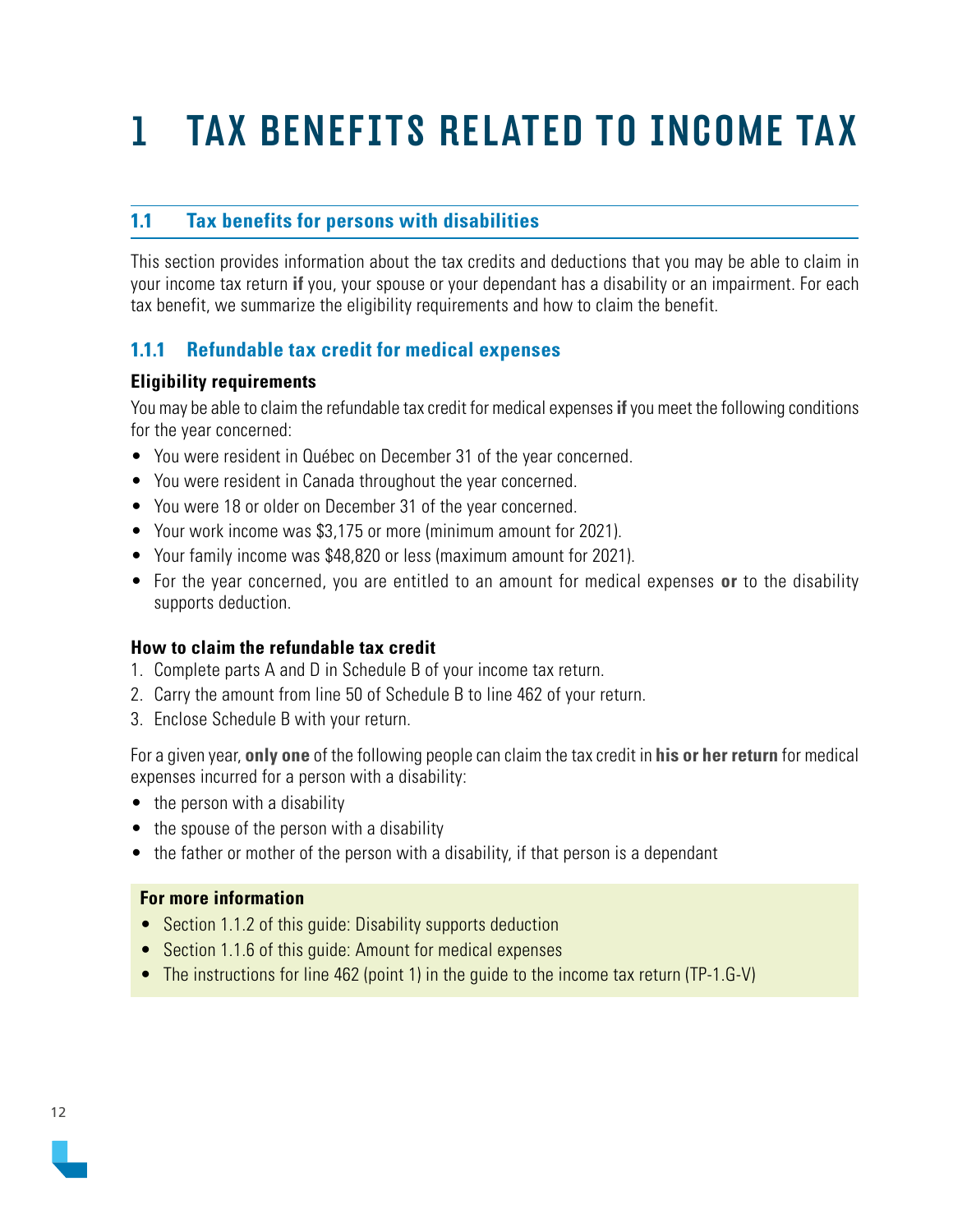#### <span id="page-12-0"></span>**1.1.2 Disability supports deduction**

#### **Eligibility requirements**

If you have a disability, you can deduct the expenses that you paid to obtain disability supports (goods or services) if **all** of the conditions below are met for the year concerned.

- The expenses were paid in the year.
- Neither you nor another person included these expenses in the calculation of the amount for medical expenses.
- The support goods or services allowed you to: $1$ 
	- carry out employment duties;
	- practise a profession;
	- actively carry on a business;
	- do research or similar work under a grant; or
	- take a course offered by a designated educational institution or attend a secondary school where you were enrolled in a training program.

| <b>Disability</b>    | <b>Services obtained</b><br>without a prescription                                            | <b>Goods obtained with</b><br>a prescription issued by<br>a practitioner                                                                                                                                            | <b>Goods or services</b><br>certified as required<br>by a practitioner        |
|----------------------|-----------------------------------------------------------------------------------------------|---------------------------------------------------------------------------------------------------------------------------------------------------------------------------------------------------------------------|-------------------------------------------------------------------------------|
| All                  | Full-time attendant<br>$\bullet$<br>care                                                      | N/A                                                                                                                                                                                                                 | Job-coaching<br>services                                                      |
| Visual<br>impairment | Deaf-blind<br>$\bullet$<br>intervening services<br>for a person who is<br>both deaf and blind | Braille note-taking devices<br>Computer equipment<br>$\bullet$<br>(synthesizer, Braille printer and<br>large-print on-screen devices)<br>Optical scanners or similar<br>$\bullet$<br>devices designed to read print | Talking textbooks<br>(for a student)<br>Reading or<br>note-taking<br>services |
| Speech<br>impairment | Sign language<br>$\bullet$<br>interpretation<br>services                                      | Teletypewriters (TTYs) or<br>similar devices (such as<br>telephone ringing indicators)<br>Electronic speech<br>synthesizers<br>Bliss symbol boards                                                                  | N/A                                                                           |

#### **Examples of goods and services you can claim depending on the disability**

<sup>1.</sup> You do not have to meet this requirement if you are claiming the deduction for the 2020 or 2021 taxation year and in that year you received Employment Insurance benefits (including benefits related to a birth or adoption), Québec parental insurance plan benefits or COVID-19 benefits.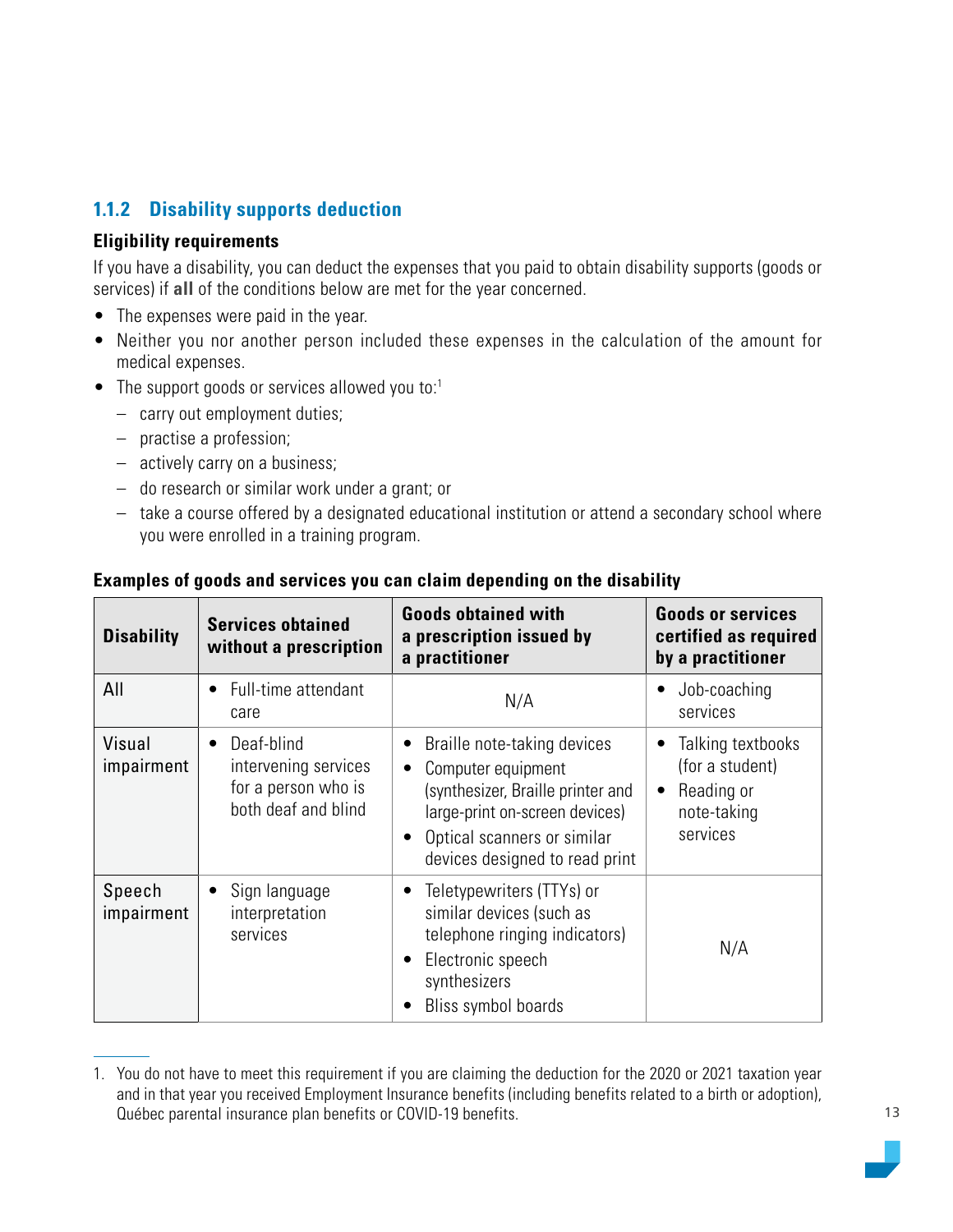<span id="page-13-0"></span>

| <b>Disability</b>             | <b>Services obtained</b><br>without a prescription                                                                                             | <b>Goods obtained with</b><br>a prescription issued by<br>a practitioner               | <b>Goods or services</b><br>certified as required<br>by a practitioner |
|-------------------------------|------------------------------------------------------------------------------------------------------------------------------------------------|----------------------------------------------------------------------------------------|------------------------------------------------------------------------|
| Hearing<br>impairment         | Deaf-blind<br>$\bullet$<br>intervening services<br>for a person who is<br>both deaf and blind<br>Real-time captioning<br>$\bullet$<br>services | Teletypewriters (TTYs) or<br>similar devices (such as<br>telephone ringing indicators) | N/A                                                                    |
| <b>Mobility</b><br>impairment | N/A                                                                                                                                            | Page-turners                                                                           | Voice recognition<br>software                                          |
| Cognitive<br>impairment       | N/A                                                                                                                                            | Devices or software used to<br>read print                                              | Reading,<br>note-taking or<br>tutoring services                        |

#### **How to claim the deduction**

- 1. Complete form TP-358.0.1-V, Disability Supports Deduction.
- 2. Enter the result from line 13 or line 21 on line 250 of your income tax return.
- 3. Enclose the form with your income tax return.

**Only** the person with a disability can claim this deduction in **his or her return** for the year.

#### I NOTE

Do not enclose any receipts for expenses you paid. However, keep the receipts in case we ask for them.

#### **For more information**

- Section 1.1.1 of this quide: Refundable tax credit for medical expenses
- Section 1.1.6 of this guide: Amount for medical expenses
- Disability Supports Deduction (form TP-358.0.1-V), available at [revenuquebec.ca](https://www.revenuquebec.ca/en)
- The instructions for line 250 (point 7) in the quide to the income tax return (TP-1.G-V)

#### **1.1.3 Home buyers' tax credit**

#### **Eligibility requirements**

You may be able to claim a non-refundable tax credit for the purchase of a home if, in the year concerned, one of the following two situations applied to you:

- you or your spouse bought a qualifying home for the **first time** and you intend to make it your principal residence (note that you are considered to have bought a home for the **first time** if, in the year or in one of the **previous four years,** you did not live in another home that you or your spouse owned); **or**
- you bought a qualifying home and intend to make it the principal residence of someone related to you who has a **disability**. The residence must either:
	- be more accessible for the disabled person or set up to help the person be more mobile or functional; **or**
	- provide an environment better suited to the person's personal needs and care.

![](_page_13_Picture_21.jpeg)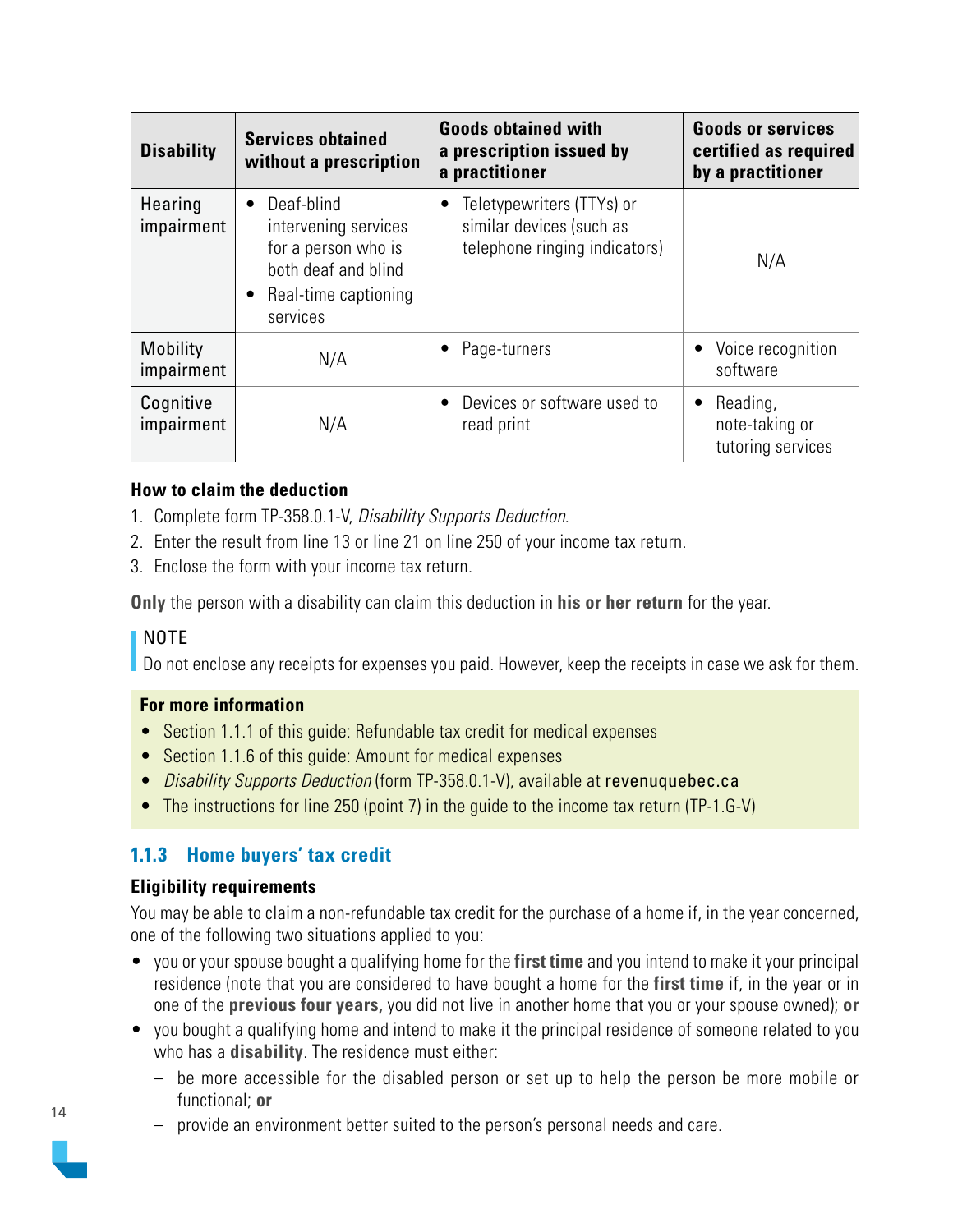#### <span id="page-14-0"></span>**How to claim the non-refundable tax credit**

- 1. Complete form TP-752.HA-V, Home Buyers' Tax Credit.
- 2 Enclose the form with your income tax return.

#### **For more information**

- Home Buyers' Tax Credit (form TP-752.HA-V), available at [revenuquebec.ca](https://www.revenuquebec.ca/en)
- The instructions for line 396 in the guide to the income tax return (TP-1.G-V)

#### **1.1.4 Expenses for medical services not available in your area**

#### **Eligibility requirements**

You may be able to claim a non-refundable tax credit for medical expenses not available in your area **if**, in the year concerned, you paid:

- travel or lodging expenses to obtain medical services in Québec that were not available within **200** kilometres of your home; or
- moving expenses to move within 80 kilometres of a health establishment located in Québec **200** kilometres or more from your former home.

The following expenses are not eligible:

- expenses for which you were reimbursed or are entitled to a reimbursement, unless the amount of the reimbursement is included in your income and cannot be deducted elsewhere;
- transportation, travel or lodging expenses that you paid to access medical or dental care for purely cosmetic purposes;
- certain expenses related to an in vitro fertilization or artificial insemination treatment.

#### **How to claim the non-refundable tax credit**

- 1. Complete form TP-752.0.13.1-V, Expenses for Medical Services Not Available in Your Area.
- 2 Enclose the form with your income tax return.

For a given year, **only one** of the following people can claim the non-refundable tax credit in **his or her return**:

- the person with a disability
- the spouse of the person with a disability
- the father or mother of the person with a disability, if that person is a dependant

#### NOTE

Do not enclose any receipts related to the expenses you have paid. However, keep the receipts in case we ask for them.

- Expenses for Medical Services Not Available in Your Area (form TP-752.0.13.1-V), available at [revenuquebec.ca](https://www.revenuquebec.ca/en)
- The instructions for line 378 in the guide to the income tax return (TP-1.G-V)
- The instructions for line 462 (point 11) in the guide to the income tax return (TP-1.G-V), for information about the tax credit for the treatment of infertility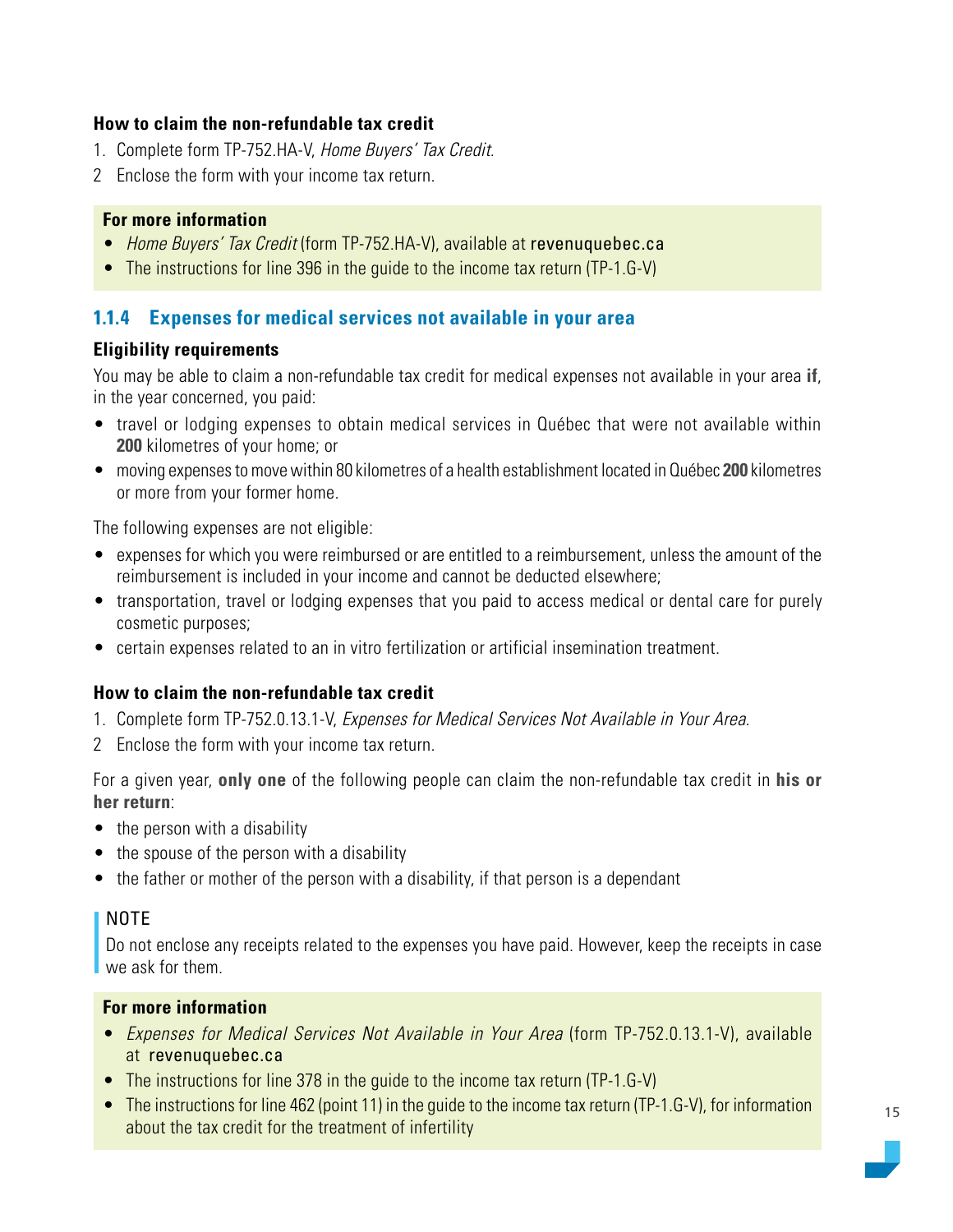#### <span id="page-15-0"></span>**1.1.5 Amount for a severe and prolonged impairment in mental or physical functions**

#### **Eligibility requirements**

You may be able to claim a non-refundable tax credit for a severe and prolonged impairment in mental or physical functions **if** your impairment:

- has lasted (or is expected to last) for at least **12 consecutive months**; and
- is certified by one of the following health professionals:
	- a physician
	- a specialized nurse practitioner
	- an optometrist
	- an audiologist
	- a speech therapist (speech-language pathologist)
	- an occupational therapist
	- a psychologist
	- a physiotherapist

Your impairment is considered **severe** if, even with therapy and the appropriate devices or medication, you are always or almost always unable to perform a basic activity of daily living (seeing, speaking, hearing, walking, eliminating, feeding or dressing yourself, or performing necessary mental functions).

Your impairment is also considered **severe** if, because of a chronic illness, you undergo therapy prescribed by a physician, and:

- the therapy is essential to the maintenance of one of your vital functions; **and**
- you receive the therapy **at least twice a week**, for a **total per week of at least 14 hours**. This includes time for travel, medical appointments and post-treatment recovery.

#### NOTE

You cannot claim this tax credit if you or another person includes the **fees paid for your full-time residence in a nursing home** in calculating a tax credit for medical expenses claimed on your or the other person's return, unless a receipt issued by the nursing home shows an amount specifically relating to remuneration paid to a full-time attendant and the amount included in medical expenses is \$10,000 or less. The same restriction applies for **remuneration paid to a full-time attendant**, unless the amount claimed as remuneration to the attendant is \$10,000 or less.

#### **How to claim the non-refundable tax credit**

- 1. Enter the amount for a severe and prolonged impairment in mental or physical functions on line 376 of your income tax return. This amount is given in the instructions for line 376 in the guide to the income tax return (TP-1.G-V).
- 2. Enclose with your return the *Certificate Respecting an Impairment* (TP-752.0.14-V) duly completed and signed by the health professional concerned **if** this is the first time you are entering this amount. You may enclose a copy of the Canada Revenue Agency form T2201, *Disability Tax Credit Certificate*, instead of form TP-752.0.14-V.

You must inform us if your condition has improved since the last time you filed a document certifying your impairment.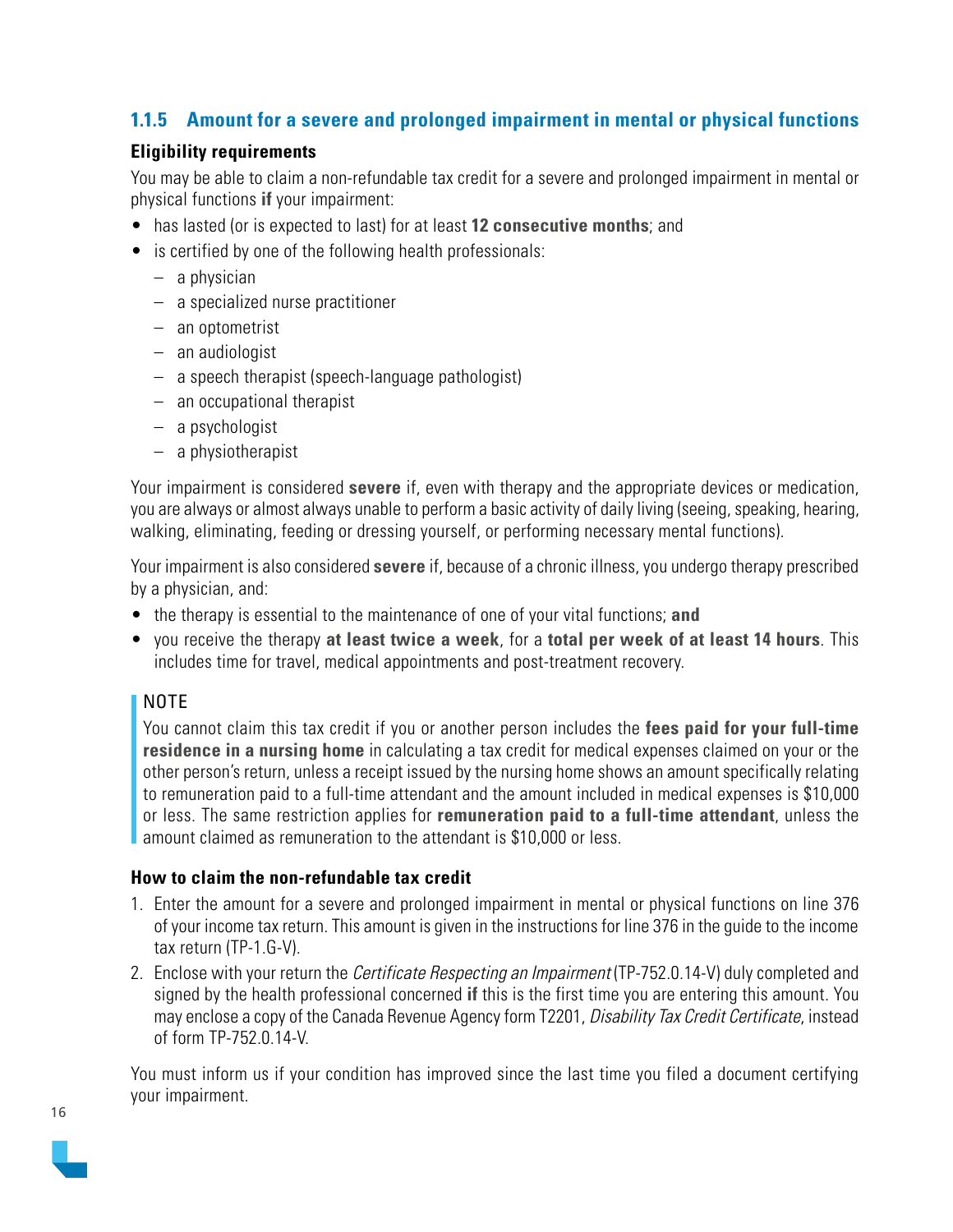<span id="page-16-0"></span>**Only** the person with a disability can claim this non-refundable tax credit in **his or her return** for a given year.

#### NOTE

- If you file your income tax return **online**, you must mail us the Certificate Respecting an Impairment (TP-752.0.14-V) or a copy of federal form T2201, Disability Tax Credit Certificate.
- You can mail the document as soon as it has been completed by the health professional rather than waiting until you file your income tax return.
- You must inform us if your condition improves.

#### **For more information**

- Certificate Respecting an Impairment (TP-752.0.14-V), available at [revenuquebec.ca](https://www.revenuquebec.ca/en)
- The instructions for line 376 in the quide to the income tax return (TP-1.G-V)

#### **1.1.6 Amount for medical expenses**

#### **Eligibility requirements**

You can claim a non-refundable tax credit for the portion of medical expenses that exceeds **3%** of your family income **if**, for the year concerned, the expenses:

- were paid by you or your spouse within a period of **12 consecutive months** that ended in the year for which the tax credit is being claimed;
- were paid for you, your spouse or your dependant;
- **have not** already been used to calculate an amount for medical expenses or another tax benefit in a tax return (for example, they have not been used to calculate the amount for expenses for medical services not available in your area [line 378 of the income tax return], the tax credit for home-support services for seniors [line 458] or the disability supports deduction [line 250, point 7]);
- **were not** paid for services provided for purely cosmetic purposes; and
- were not paid for certain in vitro fertilization or artificial insemination treatments.

#### **Example**

- You paid \$5,000 in medical expenses for your son from August 1, 2020, to July 31, 2021 (a period of 12 consecutive months).
- The expenses have not already been used to calculate a tax benefit in any other income tax return.
- In 2021, you did not have a spouse and your family income was \$30,000.
- 3% of your family income is \$900.
- The portion of medical expenses that you can claim is therefore \$4,100 (\$5,000 \$900).
- Enter this amount (\$4,100) on line 381 of your return.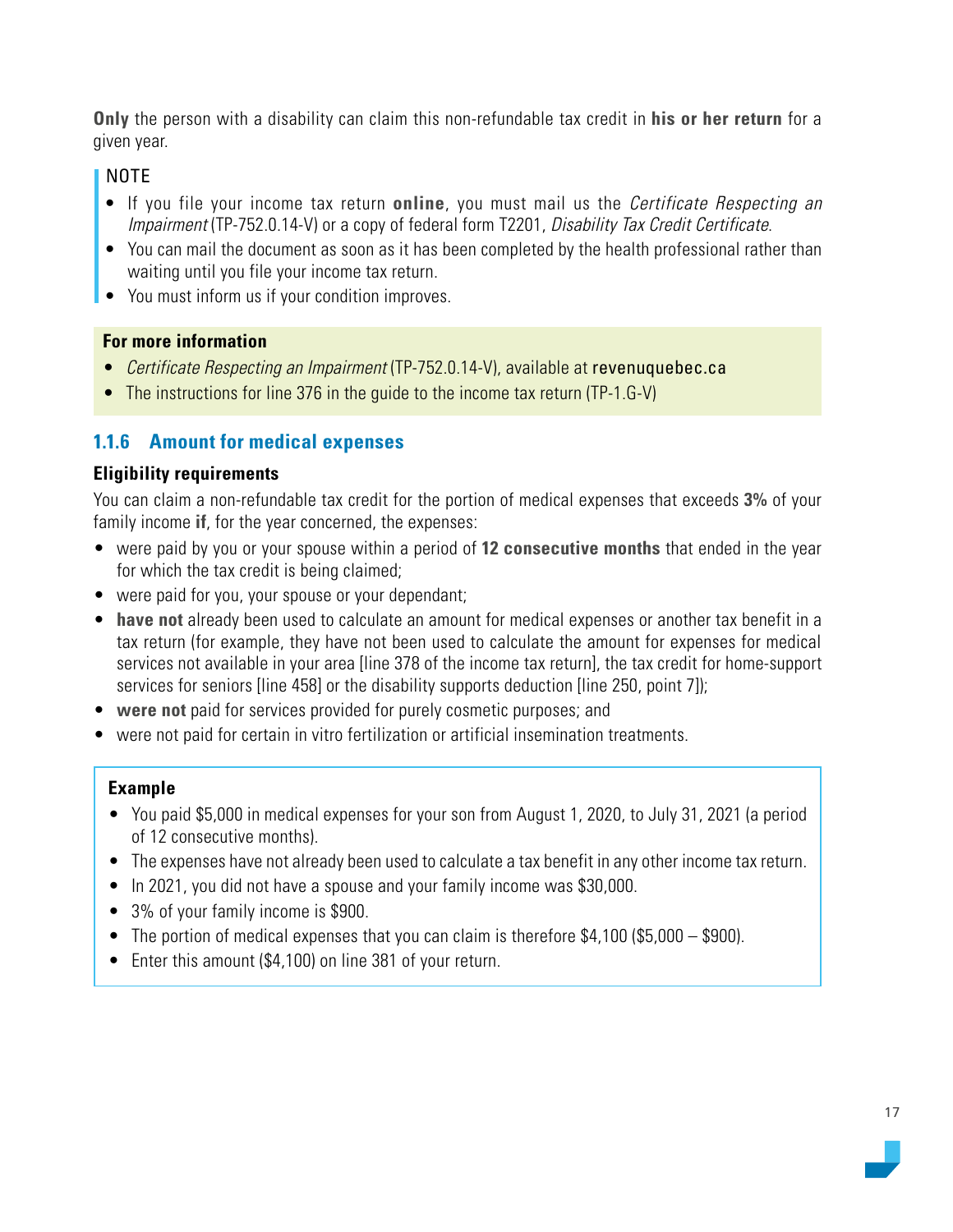| <b>Disability</b>                                   | Eligible goods or services (purchased or leased)                                                                                                                                                                                                                                                                                                                                                                                                                                                                                                                             |  |  |
|-----------------------------------------------------|------------------------------------------------------------------------------------------------------------------------------------------------------------------------------------------------------------------------------------------------------------------------------------------------------------------------------------------------------------------------------------------------------------------------------------------------------------------------------------------------------------------------------------------------------------------------------|--|--|
| All                                                 | Laboratory, radiological and other prescribed diagnostic procedures<br>$\bullet$<br>Premium paid under the Québec prescription drug insurance plan or a group<br>insurance plan<br>Prescribed medication and pharmaceutical products not available for<br>over-the-counter sale and obtained from a licensed pharmacist<br>Stay in a nursing home or services provided by a home care attendant<br>Administrative services to obtain a certificate respecting an impairment<br>Care provided by a dentist, nurse or practitioner<br>$\bullet$<br>Transportation by ambulance |  |  |
| Visual<br>impairment                                | Prescribed device for taking notes in Braille with the help of a keyboard<br>$\bullet$<br>Specially trained animal<br>Prescribed device or software for reading print<br>Prescribed large-print on-screen device<br>Prescribed Braille printer<br>Prescribed optical scanner<br>Eyeglasses, contact lenses or other devices for the treatment or correction of a<br>defect of vision<br>Artificial eye<br>Reading and note-taking services<br>Synthetic speech system                                                                                                        |  |  |
| Hearing<br>impairment<br>or<br>Speech<br>impairment | Specially trained animal<br>$\bullet$<br>Training in lip reading or sign language<br>Prescribed device to decode special television signals<br>٠<br>Prescribed visual or vibratory signalling device (such as a fire alarm)<br>٠<br>Voice recognition software<br>Hearing aid or laryngeal speaking aid<br>Real-time captioning service<br>Sign language interpretation service<br>Prescribed speech synthesizer<br>Prescribed Bliss symbol board<br>Prescribed teletypewriter (TTY)                                                                                         |  |  |

**Examples of medical expenses commonly claimed, grouped by disability**

18

 $\overline{\phantom{a}}$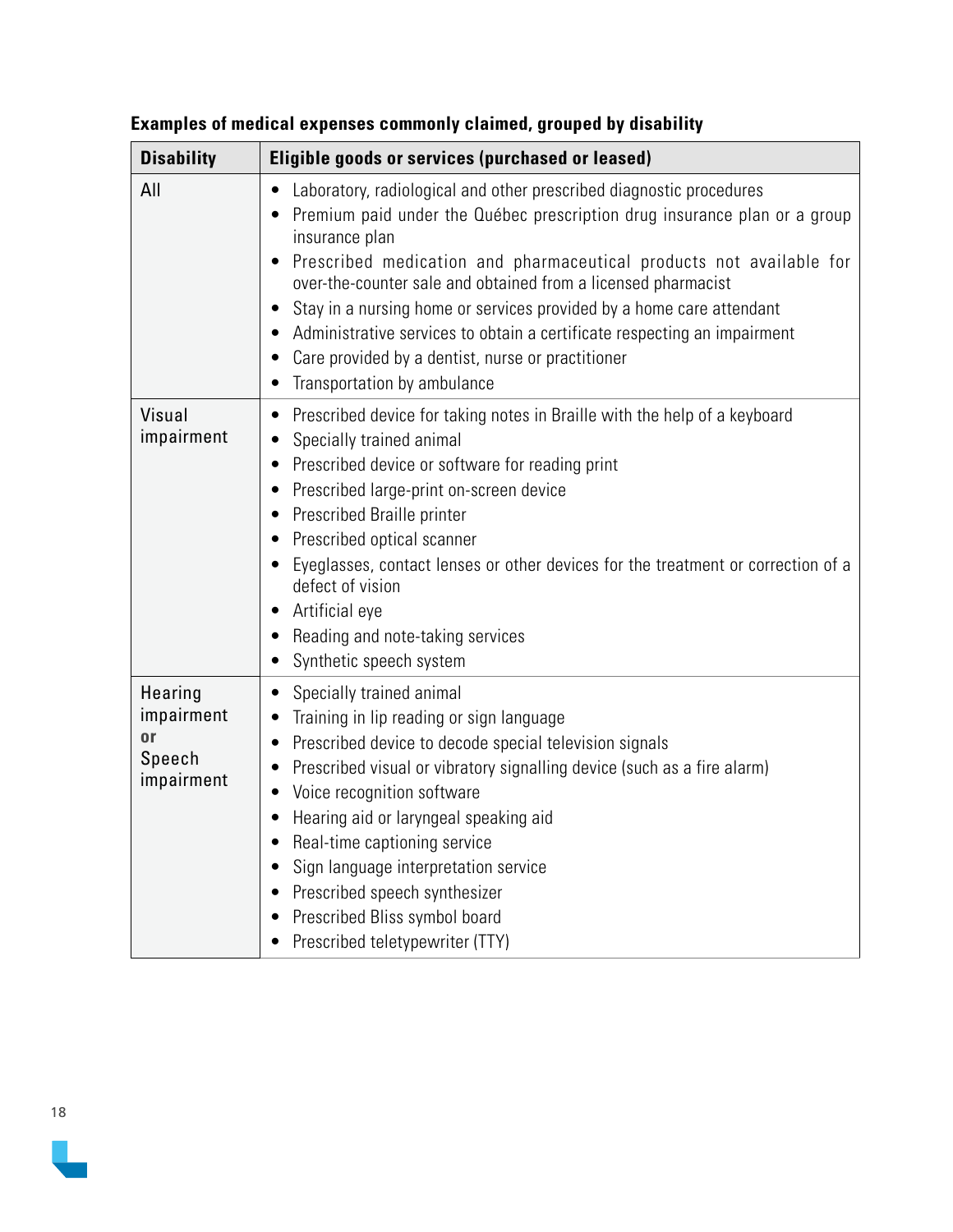| <b>Disability</b>                             | Eligible goods or services (purchased or leased)                                                                                                                                                                                                                                                                                                                                                                                                                                                                                                                                                                                                                                                                                                                                                                                                                                                          |  |  |
|-----------------------------------------------|-----------------------------------------------------------------------------------------------------------------------------------------------------------------------------------------------------------------------------------------------------------------------------------------------------------------------------------------------------------------------------------------------------------------------------------------------------------------------------------------------------------------------------------------------------------------------------------------------------------------------------------------------------------------------------------------------------------------------------------------------------------------------------------------------------------------------------------------------------------------------------------------------------------|--|--|
| <b>Mobility</b><br>impairment                 | Specially trained animal<br>$\bullet$<br>Auxiliary driving controls for a vehicle<br>Prescribed electrotherapy device<br>$\bullet$<br>Prescribed standing device (for standing therapy)<br>Orthopaedic device or corset<br>Prescribed raised seat and grab bars for a bathroom<br>Prescribed crutches, cane, walker or wheelchair<br>Prescribed orthopaedic shoes or boots, or inserts for shoes or boots<br>Prescribed chair mounted on a rail designed to enable a person to use a stairway<br>Hoist or lift for moving a person<br>Artificial limb or orthosis<br>Prescribed power-operated lift or transportation equipment for a residence<br>or vehicle<br>Residential construction or renovation services<br>Moving services to move to a location better adapted to a person's needs<br>Prescribed electronic or computerized environmental control system<br>Prescribed page-turner<br>$\bullet$ |  |  |
| Physiological<br>impairment<br>(incontinence) | Catheters and catheter trays<br>$\bullet$<br>Disposable diapers or briefs<br>$\bullet$<br>Tubing and other products required by a person who is incontinent<br>$\bullet$                                                                                                                                                                                                                                                                                                                                                                                                                                                                                                                                                                                                                                                                                                                                  |  |  |
| Cognitive<br>impairment                       | Specially trained animal<br>$\bullet$<br>Device or software for reading print<br>$\bullet$<br>Reading, note-taking and tutoring services<br>Supervision services in a group home<br>Treatments prescribed by and provided under the supervision of a physician,<br>psychologist or specialized nurse practitioner                                                                                                                                                                                                                                                                                                                                                                                                                                                                                                                                                                                         |  |  |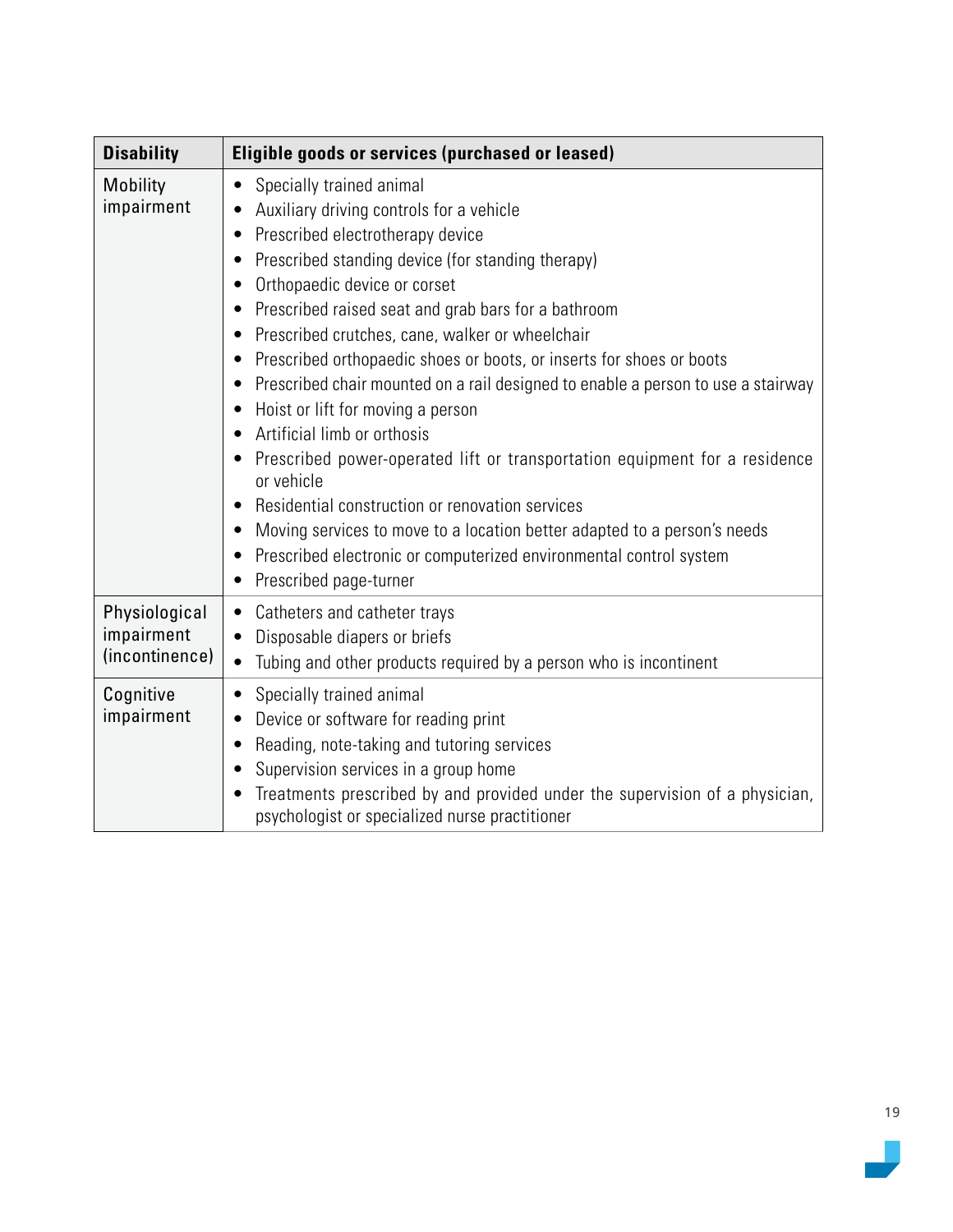| <b>Disability</b>  | Eligible goods or services (purchased or leased)                                                                                                                                                                                                                                                                                                                                                                                                                                                                                                                                                                                                                                                                                                                                                                                                                                                                                                                                                  |  |  |
|--------------------|---------------------------------------------------------------------------------------------------------------------------------------------------------------------------------------------------------------------------------------------------------------------------------------------------------------------------------------------------------------------------------------------------------------------------------------------------------------------------------------------------------------------------------------------------------------------------------------------------------------------------------------------------------------------------------------------------------------------------------------------------------------------------------------------------------------------------------------------------------------------------------------------------------------------------------------------------------------------------------------------------|--|--|
| Chronic<br>illness | Specially trained animal<br>Prescribed air or water filter or purifier<br>Prescribed electric or sealed combustion furnace<br>Prescribed device or piece of equipment designed for use by a person with a<br>respiratory ailment or immune system deregulation<br>Drugs or medication and medical devices obtained under Health Canada's Special<br><b>Access Program</b><br>Cannabis, cannabis oil, cannabis seeds or cannabis products purchased for medical<br>purposes in accordance with the federal <i>Cannabis Regulations</i><br>Iron lung<br>Artificial kidney machine<br>Hyperbaric oxygen therapy<br>Reading and note-taking services<br>Supervision services in a group home<br>Prescribed oxygen tent or other prescribed equipment needed to administer oxygen<br>(such as oxygen face masks and tanks containing oxygen under pressure)<br>Treatments prescribed by and provided under the supervision of a physician,<br>occupational therapist or specialized nurse practitioner |  |  |

#### NOTE

If you include remuneration paid to a full-time attendant or fees for full-time residence in a nursing home in your medical expenses, your entitlement to the amount for a severe and prolonged impairment in mental or physical functions may be **limited**.

#### **How to claim the non-refundable tax credit**

- 1. Complete parts A and C in Schedule B of your income tax return.
- 2. Carry the amount from line 40 of Schedule B to line 381 of your return.
- 3. Enclose Schedule B with your return.
- 4. Do not enclose receipts, but keep them in case we ask for them.

For a given year, **only one** of the following people can claim the tax credit for medical expenses incurred for a person with a disability in **his or her return**:

- the person with a disability
- the spouse of the person with a disability
- the father or mother of the person with a disability, if that person is a dependant

- Medical Expenses (IN-130-V), available at [revenuquebec.ca](https://www.revenuquebec.ca/en)
- The instructions for line 381 in the guide to the income tax return (TP-1.G-V)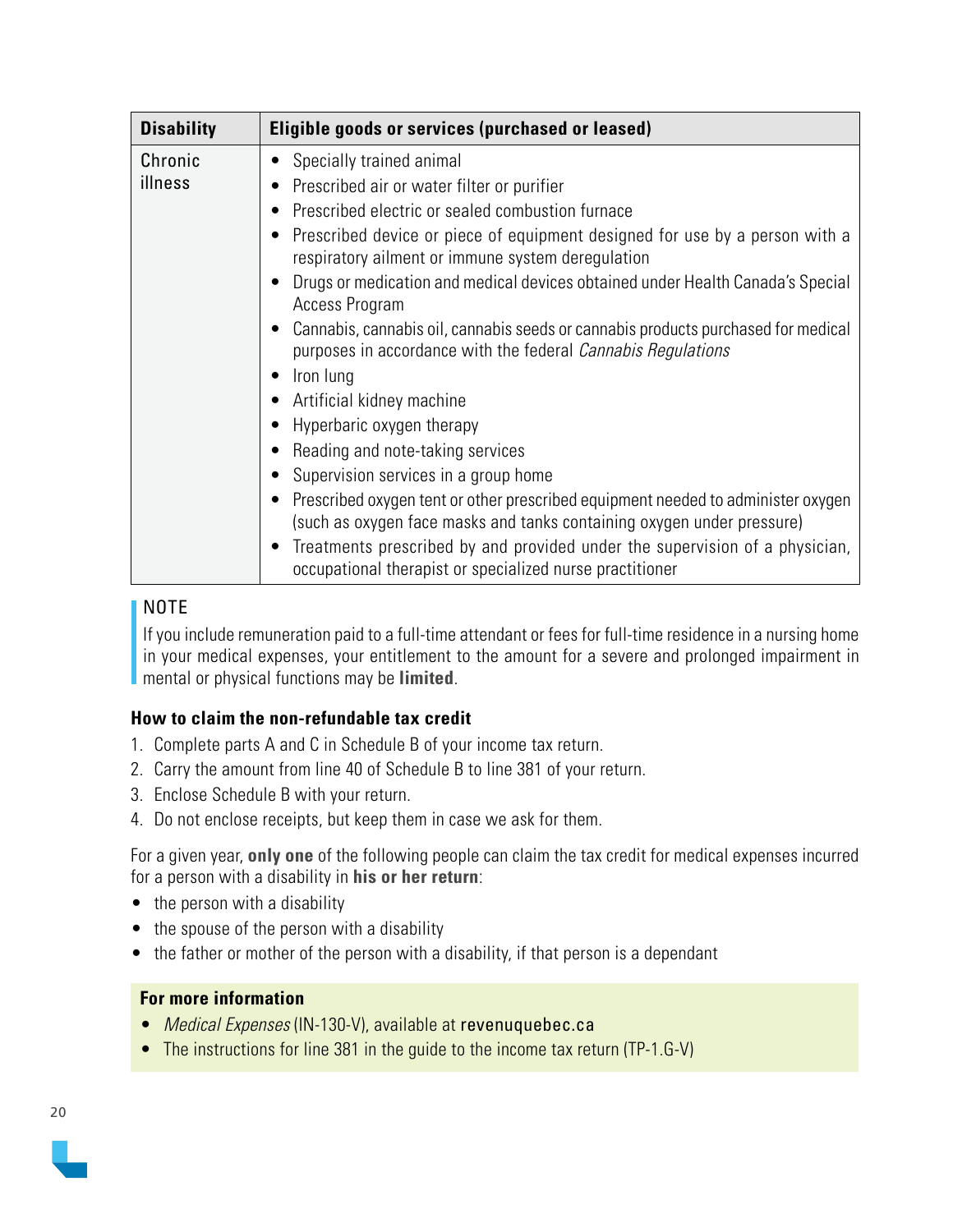#### <span id="page-20-0"></span>**1.1.7 Adapted work premium**

#### **Eligibility requirements**

You may be able to claim the adapted work premium (a refundable tax credit) **if** you meet **all** of the following conditions for a given year:

- You were resident in Québec on December 31 of the year concerned.
- You are a Canadian citizen, an Indian registered as such under the *Indian Act*, a permanent resident within the meaning of the *Immigration and Refugee Protection Act* or a person on whom Canada has conferred refugee protection under that Act.
- You were 18 or older on December 31 of the year concerned or, if you were under 18, you:
	- had a spouse on December 31 of the year concerned;
	- were the father or mother of a child who lived with you; **or**
	- were recognized as an emancipated minor by a competent authority such as a court.
- You or your spouse on December 31, if applicable, is reporting:
	- employment income;
	- a research grant;
	- Wage Earner Protection Program (WEPP) payments; **or**
	- income from a business that you or your spouse carried on alone or as a partner actively engaged in the business.
- You did not transfer to your father or mother an amount as a child 18 or over enrolled in post-secondary studies (line 20 of Schedule S of your return).
- No one received the family allowance from Retraite Québec with regard to you, unless you reached the age of 18 before December 1 of the year concerned.
- No one designated you as a dependent child on line 50 of Schedule P of the tax return for purposes of a tax credit respecting the work premium or the adapted work premium.
- You **were not** a full-time student. (If you were a full-time student, you are not entitled to any of the tax credits respecting the work premium, unless, on December 31, you were the father or the mother of a child who lived with you.)
- Your total annual work income plus that of your spouse on December 31 is over \$1,200.
- You or your spouse:
	- is entitled to the amount for a severe and prolonged impairment in mental or physical functions for the year; **or**
	- received an allowance under the Social Solidarity Program during the year or in one of the last five years.
- Your family income is less than the maximum family income for your situation, as set out in the instructions for line 456 in the guide to the income tax return (TP-1.G-V). There is a different maximum family income for each of the following situations:
	- a couple with at least one child
	- a couple with no children
	- an individual with no children
	- an individual with at least one child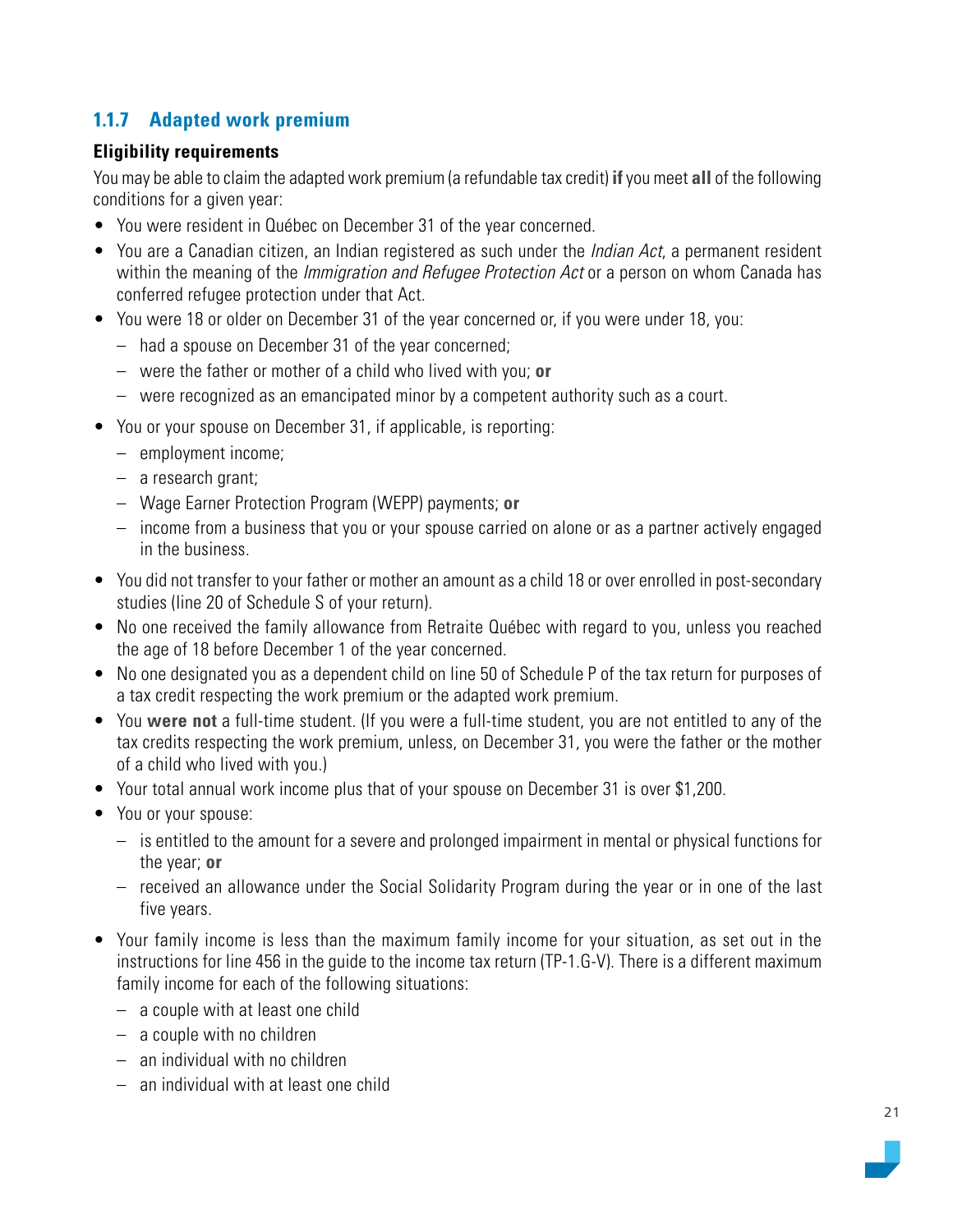#### <span id="page-21-0"></span>**How to claim the refundable tax credit**

- 1. Complete Schedule P of your income tax return to make sure you receive the adapted work premium.
- 2. Carry the amount from line 90 of Schedule P to line 456 of your return.
- 3. Enclose Schedule P with your return.

For a given year, **only one** of the following people can claim the refundable tax credit in **his or her return**  (unless they decide to share the credit):

- the person with a disability
- the spouse of the person with a disability

#### NOTE

- You can now receive the work premium tax credits without completing Schedule P. However, completing it is the only way to make sure that you receive the full amount you are entitled to.
- If, for a given year, you are entitled to **both** the work premium **and** the adapted work premium, you can claim **only one** of them in your income tax return; claim whichever is **higher**.
- You can receive **advance payments** of the work premium or adapted work premium if you meet certain conditions. Apply using our online services at [revenuquebec.ca](https://www.revenuquebec.ca/en) or file form TPZ-1029.8.P-V, Work Premium Tax Credit: Application for Advance Payments.

#### **For more information**

- The Work Premium, Adapted Work Premium and Supplement to the Work Premium (IN-245-V), available at [revenuquebec.ca](https://www.revenuquebec.ca/en)
- The instructions for line 456 in the guide to the income tax return (TP-1.G-V)

#### **1.1.8 Tax credit for home-support services for seniors**

#### **Eligibility requirements**

You may be entitled to a refundable tax credit for expenses related to home-support services if you meet **both** of the following conditions for a given year:

- You were resident in Québec on December 31 of the year concerned.
- You were at least 70 years of age on December 31 of the year concerned.

If you turned 70 during the year concerned, you can claim the tax credit only for expenses incurred for home-support services rendered or to be rendered after your 70th birthday.

The tax credit is equal to 35% of the eligible expenses paid for home-support services. The maximum amount of the tax credit is \$6,825 for a senior living alone, and \$8,925 for a dependent senior living alone.

#### NOTE

- The tax credit is reduced by 3% of the amount by which your family income exceeds \$60,135 (ceiling income for 2021), unless you are considered a dependent senior or, if you are claiming the credit for your couple, either you or your spouse is considered a dependent senior.
- The tax credit is calculated differently depending on the type of dwelling you live in (for example, a house, an apartment building, a condominium, or a private seniors' residence).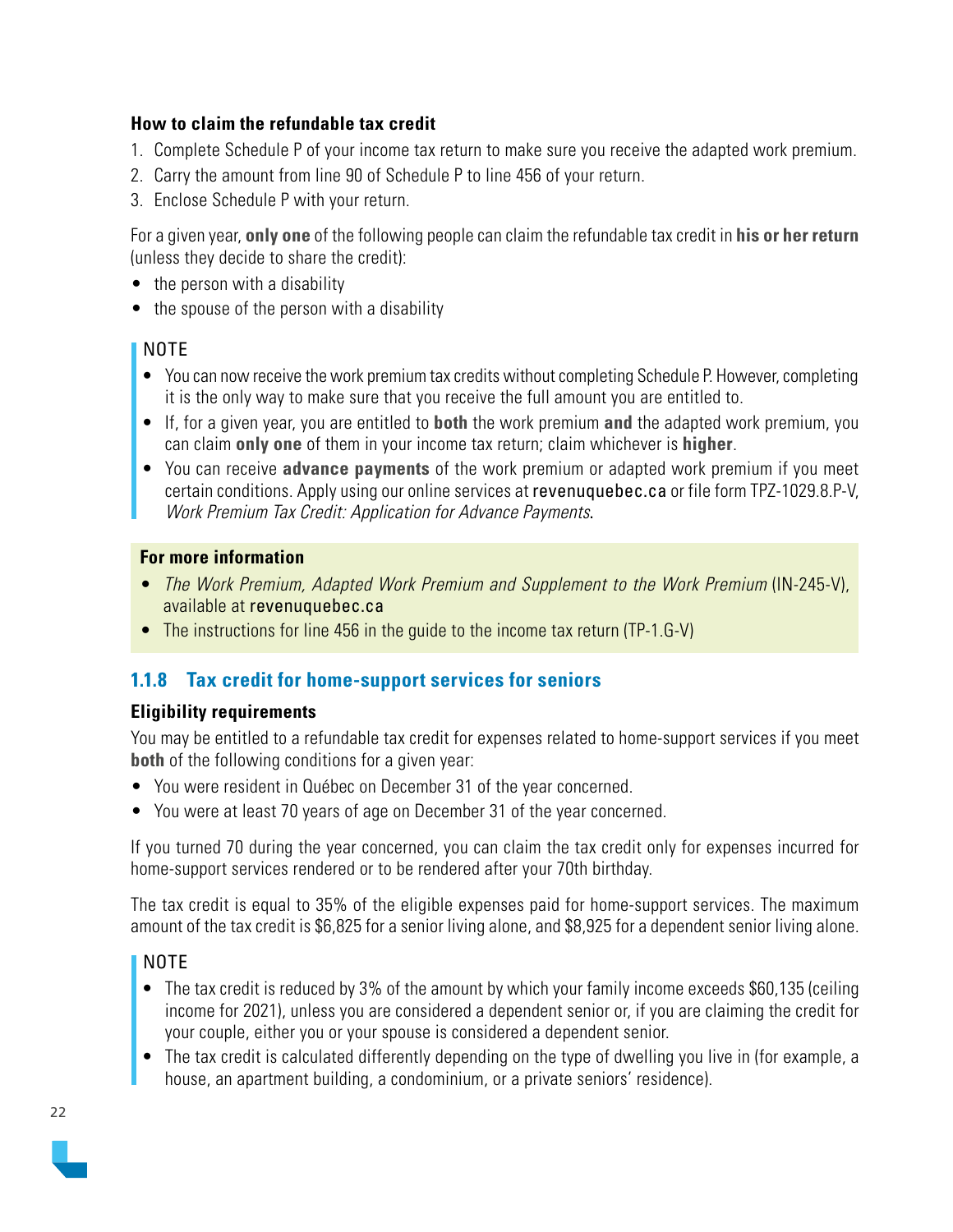Eligible home-support services include:

- personal support services (such as services related to the daily activities of dressing and personal hygiene and to mobility in the home);
- meal preparation and delivery services (such as meal preparation and delivery by a non-profit community organization like Meals on Wheels and help preparing meals in your dwelling);
- supervision and support services;
- civic support services;
- nursing services;
- maintenance services (such as services related to routine household tasks, laundry services for clothing, household linens and bedding, as well as services for minor maintenance work outside the dwelling);
- supply services (supplying everyday necessities and running other errands).

#### **How to claim the refundable tax credit**

- 1. Complete Schedule J of your income tax return.
- 2. Carry the amount from line 90 of Schedule J to line 458 of your return.
- 3. Enclose Schedule J with your return. Do not enclose any receipts or other supporting documents concerning the services for which you are claiming the tax credit, but keep them in case we ask for them.

#### NOTE

You can receive **advance payments** of this tax credit if you meet certain conditions. Apply using our online services at [revenuquebec.ca](https://www.revenuquebec.ca/en) or file form TPZ-1029.MD-7-V, Application for Advance Payments Based on Rent and Services Included in Rent: Tax Credit for Home-Support Services for Seniors, form TPZ-1029.MD.8-V, Application for Advance Payments for Services Included in Condominium Fees: Tax Credit for Home-Support Services for Seniors, or form TPZ-1029.MD.9-V, Application for Advance Payments for Occasional Services: Tax Credit for Home-Support Services for Seniors.

In the budget speech on March 25, 2021, the Minister of Finance of Québec announced that changes will be made to the tax credit for home-support services for seniors **beginning in the 2022 taxation year**. The principal changes are:

- an increase in the tax credit rate of 1% per year until 2026;
- the reduction of the tax credit for dependent individuals when household income exceeds a given amount;
- the reduction of the tax credit for independent individuals, which will be calculated using two household income brackets.

In addition, for seniors living in an apartment building, the maximum eligible monthly rent to which the 5% rate applies will be \$1,200 (instead of \$600) and a minimum eligible monthly rent of \$600 will apply for the purpose of calculating the tax credit.

- Overview of the Tax Credit for Home-Support Services for Seniors (IN-151-V), available at [revenuquebec.ca](https://www.revenuquebec.ca/en)
- The instructions for line 458 in the guide to the income tax return (TP-1.G-V)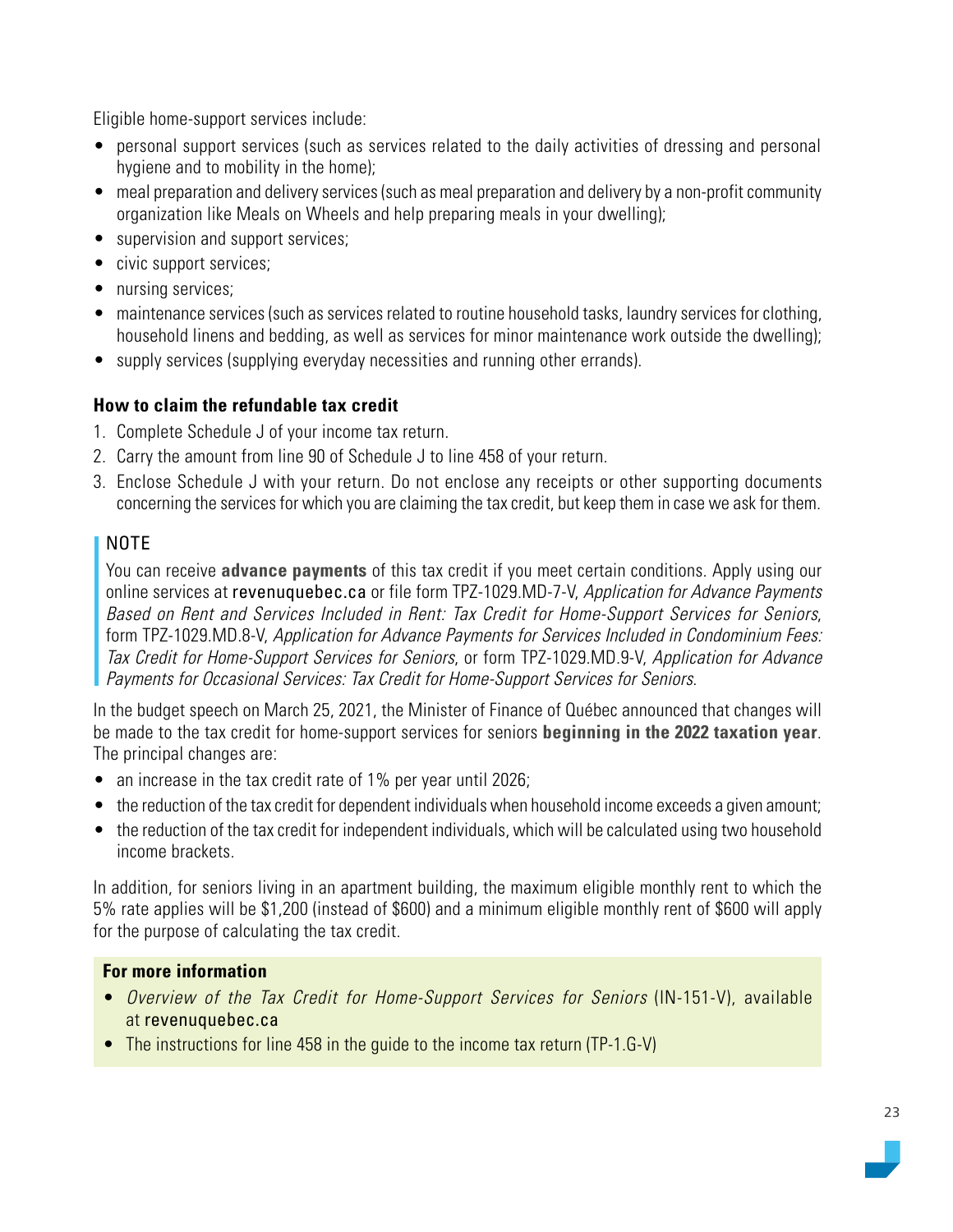#### <span id="page-23-0"></span>**1.1.9 Independent living tax credit for seniors**

#### **Eligibility requirements**

You may be entitled to this refundable tax credit for expenses you incurred as a senior in order to continue living independently if you meet **both** of the following conditions for a given year:

- You were resident in Québec on December 31 of the year concerned.
- You were 70 or older on December 31 of the year concerned.

This tax credit is equal to 20% of the total of the following expenses:

- expenses incurred for the purchase, lease or installation of eligible equipment or fixtures (the first \$250 of such expenses is not eligible for the tax credit);
- expenses incurred for one or more stays in a functional rehabilitation transition unit.

The expenses must have been paid by you or your spouse.

#### **Expenses for the purchase, lease and installation of eligible equipment or fixtures**

These expenses must have been paid, in the year concerned, to acquire, lease or install any eligible equipment or fixtures for use in your principal residence. For a list of eligible equipment and fixtures, see the instructions for line 462 (point 24) in the guide to the income tax return (TP-1.G-V).

#### **Expenses incurred for one or more stays in a functional rehabilitation transition unit**

These expenses must have been paid, in the year concerned, for your stay or stays in a functional rehabilitation transition unit that began in the year concerned or the previous year. You can claim the expenses incurred for the **first 60 days of any given stay**.

#### **How to claim the refundable tax credit**

- 1. Complete Part E of Schedule B of your income tax return.
- 2. Carry the amount from line 69 of Schedule B to line 462 of your return.
- 3. Enclose Schedule B with your return.

#### I NOTE

Do not enclose any receipts or other supporting documents, but keep them in case we ask for them.

#### **For more information**

The instructions for line 462 (point 24) in the guide to the income tax return (TP-1.G-V)

#### **1.1.10 Exemption from paying the Québec prescription drug insurance plan premium**

#### **Eligibility requirements**

You are not required to pay a premium under the Québec prescription drug insurance plan for one or more months, **if you**:

- have a functional impairment that has existed since before your 18th birthday;
- do not have a spouse:
- live with your father, mother or tutor;
- were registered for the Québec prescription drug insurance plan by one of those persons;
- do not receive social assistance payments; **and**
- have a document from the Régie de l'assurance maladie du Québec (RAMQ) attesting to your impairment.

![](_page_23_Picture_31.jpeg)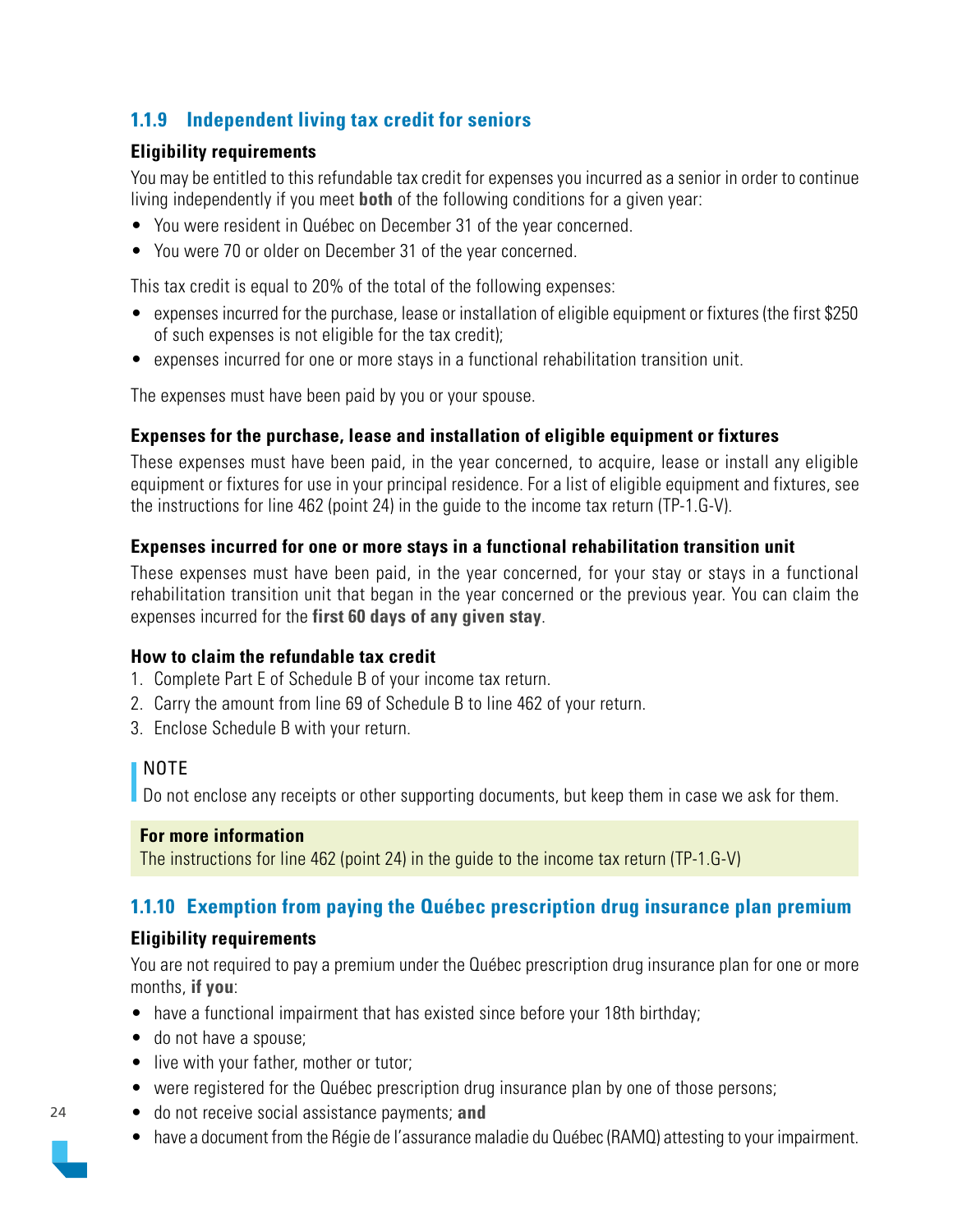#### <span id="page-24-0"></span>**How to claim the exemption**

- 1. Complete Schedule K of your income tax return, making sure to:
	- a. check box 58; and
	- b. enter, in boxes 60 to 62, the number of months in which you had (for at least one day in the month) a functional impairment.
- 2. Enclose Schedule K with your income tax return.

**Only** the person with a disability can claim this exemption in **his or her return** for the year.

#### **For more information**

- The instructions for line 447 in the guide to the income tax return (TP-1.G-V)
- The RAMQ website (ramq.gouv.gc.ca)

#### **1.2 Tax benefits for those close to a person with a disability**

This section of the guide provides information about the tax credits to which you may be entitled if you are close to a person with a disability, **whether or not you have** a disability yourself. See the guide to the income tax return (TP-1.G-V) for more information about each tax credit.

#### **1.2.1 Tax credit for childcare expenses**

#### **Eligibility requirements**

You may be able to claim a refundable tax credit for childcare expenses **if all** of the following requirements are met for a given year:

- on December 31 of the year concerned, you were:
	- resident in Québec, **or**
	- resident in Canada, outside Québec, and carried on a business in Québec;
- the childcare expenses were incurred while you or your spouse on December 31 was:
	- carrying out the duties of an office or employment,
	- actively carrying on a business,
	- practising a profession,
	- carrying out research under a grant,
	- actively seeking employment,
	- attending a secondary school or taking a course at a qualified educational institution full time or part time,
	- receiving benefits from the Québec parental insurance plan (QPIP) or benefits related to a birth or adoption under the Employment Insurance plan, or
	- receiving Employment Insurance benefits, the Canada Recovery Benefit (CRB), the Canada Recovery Sickness Benefit (CRSB), the Canada Recovery Caregiving Benefit (CRCB) or the Canada Worker Lockdown Benefit (CWLB);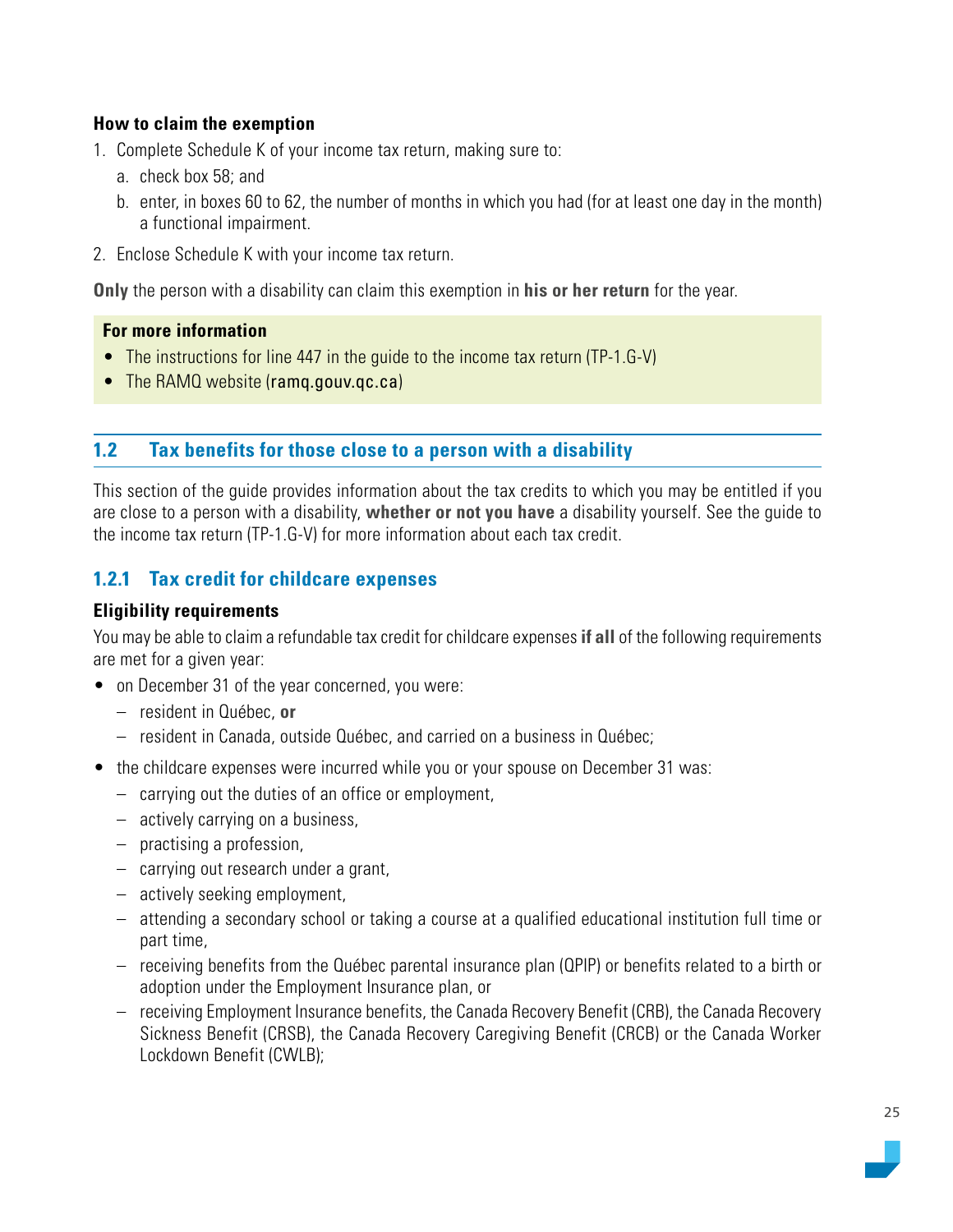- the child for whom the childcare expenses were paid:
	- was under 16 years of age at some time in the year concerned, **or**
	- regardless of his or her age, had an infirmity and was your or your spouse's dependant in the year concerned;
- the child:
	- was your child or the child of your spouse, **or**
	- was your or your spouse's dependant and the child's income for the year was not more than \$10,796 (maximum amount for 2021);
- you or your spouse on December 31 paid expenses in the year concerned for the care of the child to an individual, a daycare centre, a holiday and recreation centre, a camp or a boarding school;
- the child, regardless of his or her age, was living with you or your spouse on December 31 at the time the expenses were incurred; **and**
- the childcare services were provided in Canada by a person resident in Canada, unless you were living outside Canada temporarily.

#### **How to claim the refundable tax credit**

- 1. Complete Schedule C of your income tax return.
- 2. Enclose Schedule C with your return. Do not enclose the RL-24 slip or receipts, but keep them in case we ask for them.

#### NOTE

You can receive **advance payments** of this tax credit if you meet certain conditions. Apply using our online services at [revenuquebec.ca](https://www.revenuquebec.ca/en) **or** file form TPZ-1029.8.F-V, Tax Credit for Childcare Expenses: Application for Advance Payments, and have form TPZ-1029.8.F.A-V, Childcare Expenses Qualifying for the Tax Credit: Fees and Number of Days of Care, completed by the childcare provider.

- The instructions for line 455 in the guide to the income tax return (TP-1.G-V)
- Refundable Tax Credit for Childcare Expenses (IN-103-V), available at [revenuquebec.ca](https://www.revenuquebec.ca/en)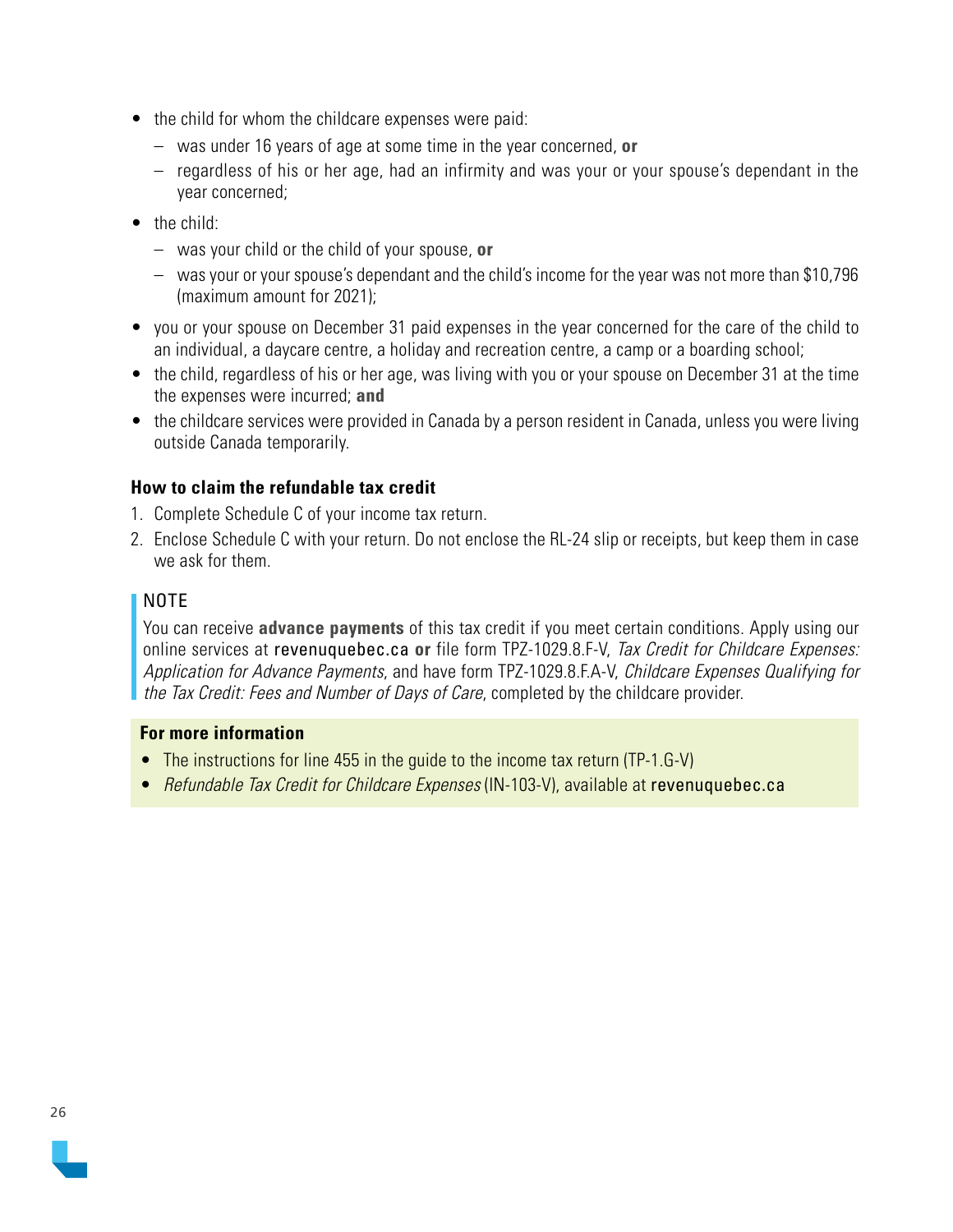#### <span id="page-26-0"></span>**1.2.2 Tax credit for children's activities**

#### **Eligibility requirements**

You can claim a refundable tax credit for the physical activities or artistic, cultural or recreational activities of an eligible child, provided you meet **all** of the following conditions for a given year:

- You were resident in Québec on December 31.
- You or your spouse on December 31 paid to **either**:
	- register the child in a program that is not part of a school's curriculum and that includes physical activities or artistic, cultural or recreational activities for children that take place over at least eight consecutive weeks or at least five consecutive days (in the case of a summer camp, for example); **or**
	- obtain a membership for the child in a club, association or similar organization that offers physical activities or artistic, cultural or recreational activities for children, provided that the membership is for a minimum period of eight consecutive weeks.
- Your family income does not exceed \$142,685 (maximum amount for 2021).
- You have a receipt that constitutes proof of payment of eligible expenses (registration or membership fees). You must keep your receipt in case we ask for it.

For each child, the tax credit is equal to 20% of the eligible registration or membership fees. The maximum tax credit is \$100 per child, or \$200 per child if the child has a severe and prolonged impairment in mental or physical functions and the eligible fees are \$125 or more.

#### **How to claim the refundable tax credit**

- 1. Use the work chart under line 462 (point 25) in the guide to the income tax return (TP-1.G-V). Do the calculation for each eligible child.
- 2. If applicable, add the results of each calculation and carry the total to line 462 of your income tax return.

#### **For more information**

The instructions for line 462 (point 25) in the guide to the income tax return (TP-1.G-V)

#### **1.2.3 Tax credit for caregivers**

#### **Basic eligibility requirements**

You may be able to claim a refundable tax credit for caregivers, which has two components, **if** you meet the following conditions for a given year:

- You were resident in Québec on December 31 of the year concerned.
- You did not receive any remuneration for the care you provided to the eligible care receiver.
- Other than your spouse, no one claimed an amount with respect to you on line 367, 378 or 381 of **his or her return**.
- No one is claiming the tax credit for caregivers with regard to you.
- You (or your spouse, if applicable) were not exempt from tax for the year covered by the claim.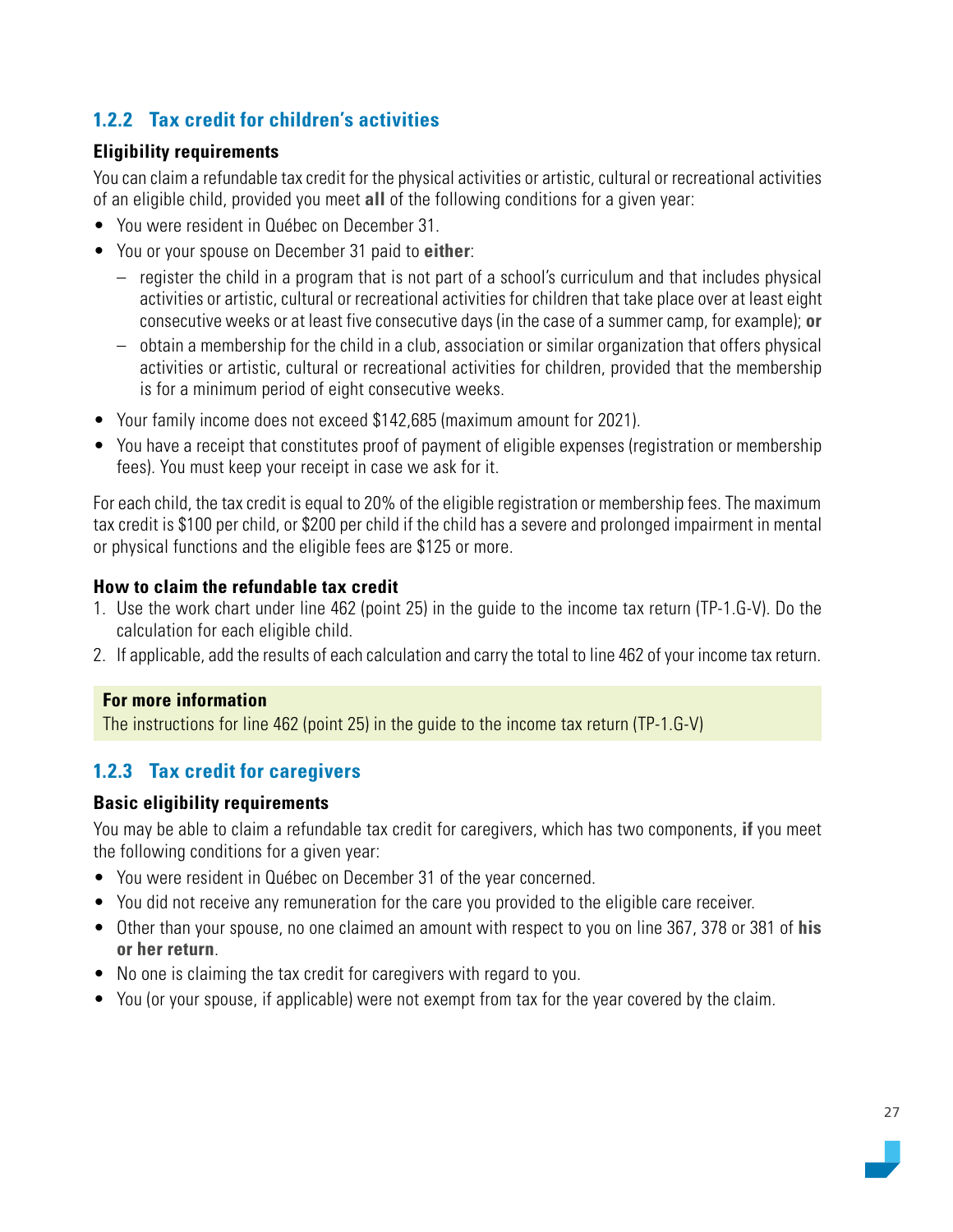#### **Eligible care receiver**

**A person who was:**

- 18 or over on December 31 of the year concerned, and has a severe and prolonged **impairment** in mental or physical functions because of which he or she needs assistance in carrying out a basic activity of daily living, as certified by a health professional; or
- **70 or over** on December 31 of the year concerned, is not your spouse and does not have an impairment.

#### NOTE

- A person 18 or over **with a severe and prolonged impairment** in mental or physical functions can be:
	- your spouse;
	- your or your spouse's child, grandchild, nephew, niece, brother or sister;
	- your or your spouse's father, mother, grandfather or grandmother, or any other of your or your spouse's direct ascendants;
	- your or your spouse's uncle, aunt, great-uncle or great-aunt; or
	- someone with whom you have no family relationship, if a professional from the health and social services network certifies that you provide ongoing assistance to this person so that he or she can carry out a basic activity of daily living.
- A person **70 or over** without an impairment can be your or your spouse's father, mother, grandfather, grandmother, uncle, aunt, great-uncle, great-aunt or any other of your or your spouse's direct ascendants.
- The care receiver must not live in a private seniors' residence or in a public network facility.

#### **Amount of the tax credit**

#### Caregiver living with a person 18 or over with an impairment (component 1)

You may be entitled to a \$1,266 tax credit (maximum amount for 2021) and an additional amount of up to \$1,266 if you meet all of the following conditions:

- You provided care to a person 18 or over with a severe and prolonged impairment in mental or physical functions.
- You lived with this person.
- You lived with this person in a dwelling of which you, your spouse (if he or she also lived with you), the care receiver or the care receiver's spouse (if he or she also lived with you) was an owner, tenant or subtenant.
- You lived with this person for at least 365 consecutive days, including at least 183 days in the year concerned.

#### Caregiver not living with a person 18 or over with an impairment (component 1)

You may be entitled to a tax credit of up to \$1,266 (maximum amount for 2021) if you meet both of the following conditions:

- You provided care to a person 18 or over with a severe and prolonged impairment in mental or physical functions.
- You provided care to this person for at least 365 consecutive days, including at least 183 days in the year concerned.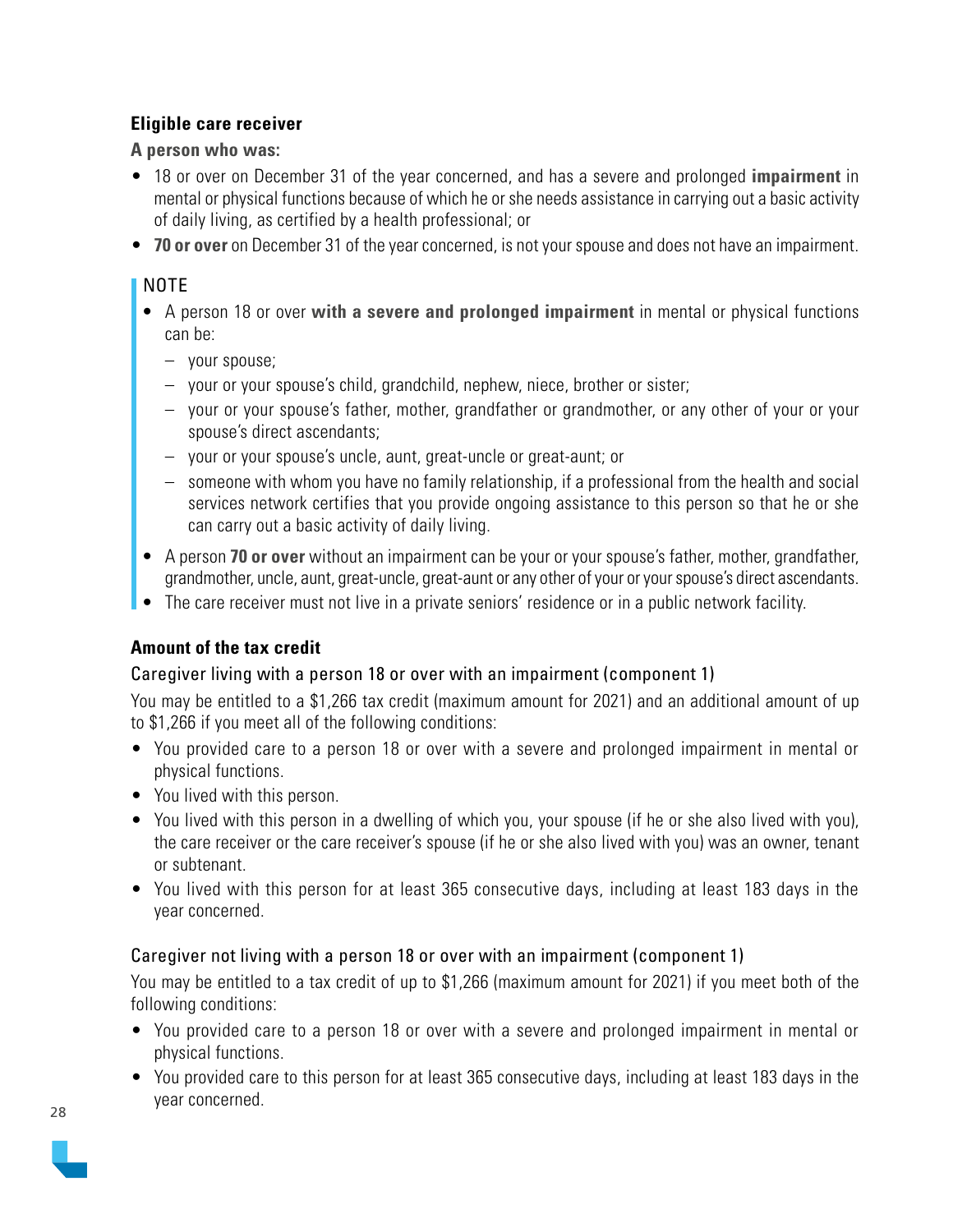#### Caregiver living with a person (not his or her spouse) 70 or over without an impairment (component 2)

You may be entitled to a \$1,266 tax credit (maximum amount for 2021) if you meet all of the following conditions:

- You lived with a person (not your spouse) 70 or over without an impairment.
- You lived with this person in a [dwelling](https://www.revenuquebec.ca/en/definitions/dwelling/?refrq=citizens) of which you, your spouse (if he or she also lived with you), the care receiver or the care receiver's spouse (if he or she also lived with you) was an owner, tenant or subtenant.
- You lived with this person for at least 365 consecutive days, including at least 183 days in the year concerned.

#### **Specialized respite services**

You can claim an additional amount for expenses you incurred for specialized respite services for the care and supervision of an eligible care receiver you lived with who has a severe and prolonged impairment in mental or physical functions.

Specialized respite services are services that consist in replacing a caregiver in order to provide home care to an eligible care receiver who has a severe and prolonged impairment in mental or physical functions.

#### **How to claim the refundable tax credit**

- 1. Complete Schedule H of your income tax return.
- 2. Enclose Schedule H with your return.
- 3. If you are claiming the credit for more than two care receivers, also enclose form TP-1029.8.61.64-V, Tax Credit for Caregivers.
- 4. If you are claiming the credit for a person with an impairment, enclose the *Certificate Respecting an* Impairment (form TP-752.0.14-V), if you have not already filed it, to confirm that the care receiver needs assistance in carrying out a basic activity of daily living. You must inform us if the health of the care receiver subsequently improves.
- 5. If you are claiming the credit for a person with an impairment that has no family relationship with you, also enclose the *Certificate of Ongoing Assistance* (TP-1029.AN.A-V) that confirms that you have been designated to provide ongoing assistance to that person so that he or she can carry out a basic activity of daily living. If you already sent us this certificate, you do not need to send another one. However, the certificate must be renewed every three years.

**Only the caregiver** may claim the refundable tax credit in **his or her return.**

#### NOTE

- If you file your return **online**, you must mail us, if necessary, the Certificate Respecting an Impairment (TP-752.0.14-V) and the Certificate of Ongoing Assistance (TP-1029.AN.A-V).
- You can receive **advance payments** of this tax credit if you meet certain conditions. Apply using our online services at [revenuquebec.ca](https://www.revenuquebec.ca/en) **or** file form TPZ-1029.AN-V, Tax Credit for Caregivers: Application for Advance Payments.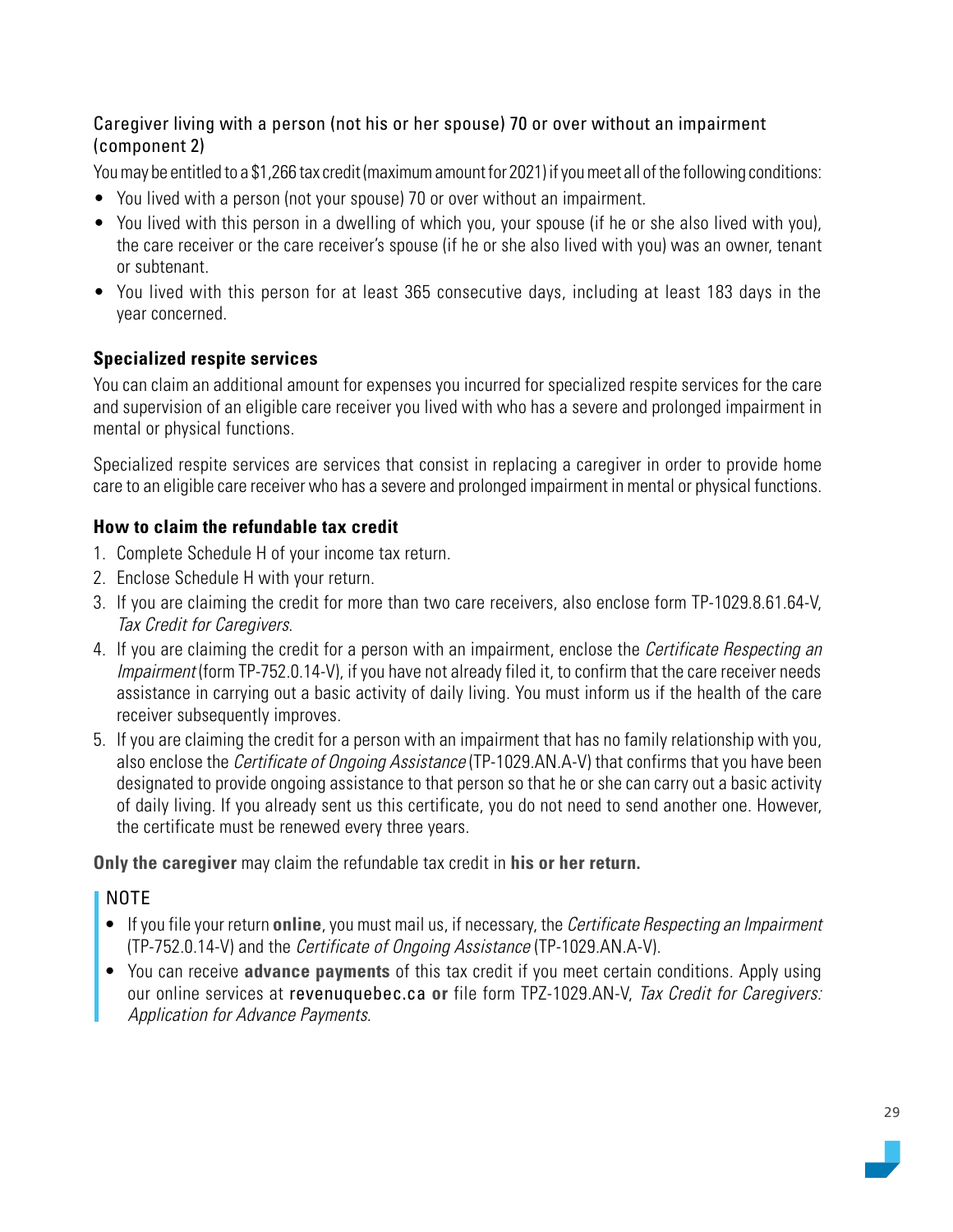#### <span id="page-29-0"></span>**For more information**

- Section 1.1.5 of this guide: Amount for a severe and prolonged impairment in mental or physical functions
- The instructions for line 462 (point 2) in the quide to the income tax return (TP-1.G-V)
- Form TP-752.0.14-V, Certificate Respecting an Impairment, form TP-1029.AN.A-V, Certificate of Ongoing Assistance, and form TP-1029.8.61.64-V, Tax Credit for Caregivers, available at [revenuquebec.ca](https://www.revenuquebec.ca/en).

#### **1.2.4 Funds withdrawn from an RRSP for the benefit of a person with a disability under the Home Buyers' Plan (HBP) or the Lifelong Learning Plan (LLP)**

You can withdraw funds from your registered retirement savings plan (RRSP) for the benefit of a person with a disability under the Home Buyers' Plan (HBP) or the Lifelong Learning Plan (LLP). Certain rules that apply to these plans are relaxed in such cases.

#### 1.2.4.1 Home Buyers' Plan (HBP)

Under the HBP, you can withdraw up to \$35,000 from your RRSPs in a calendar year to buy a home or have one built. To make a withdrawal under the HBP, you must generally be considered a first-time home buyer. However, this rule does not apply if:

- you are a person with a disability and are buying a home or having one built;
- you are buying a home or having one built for a disabled person to whom you are related by blood, marriage (or de facto relationship) or adoption; **or**
- you are helping a disabled person, to whom you are related by blood, marriage (or de facto relationship) or adoption, buy a home or have one built.

In all cases, the home must be made more accessible or better adapted to the needs of the disabled person.

#### 1.2.4.2 Lifelong Learning Plan (LLP)

Under the LLP, you can withdraw funds from your RRSPs to finance training or education for you or your spouse. Among the general conditions that must be met to make a withdrawal under the LLP is the requirement that the student (you or your spouse) be enrolled in full-time studies. However, this rule does not apply if the student has a severe and prolonged impairment in mental or physical functions.

This rule also does not apply if the student has a mental or physical impairment whose effects, as certified by a physician, specialized nurse practitioner, optometrist, speech therapist (speech-language pathologist), audiologist, occupational therapist, physiotherapist or psychologist, are such that the student cannot reasonably be expected to be enrolled as a full-time student as long as he or she has this impairment.

#### **For more information**

Contact client services (our contact information is at the end of this guide).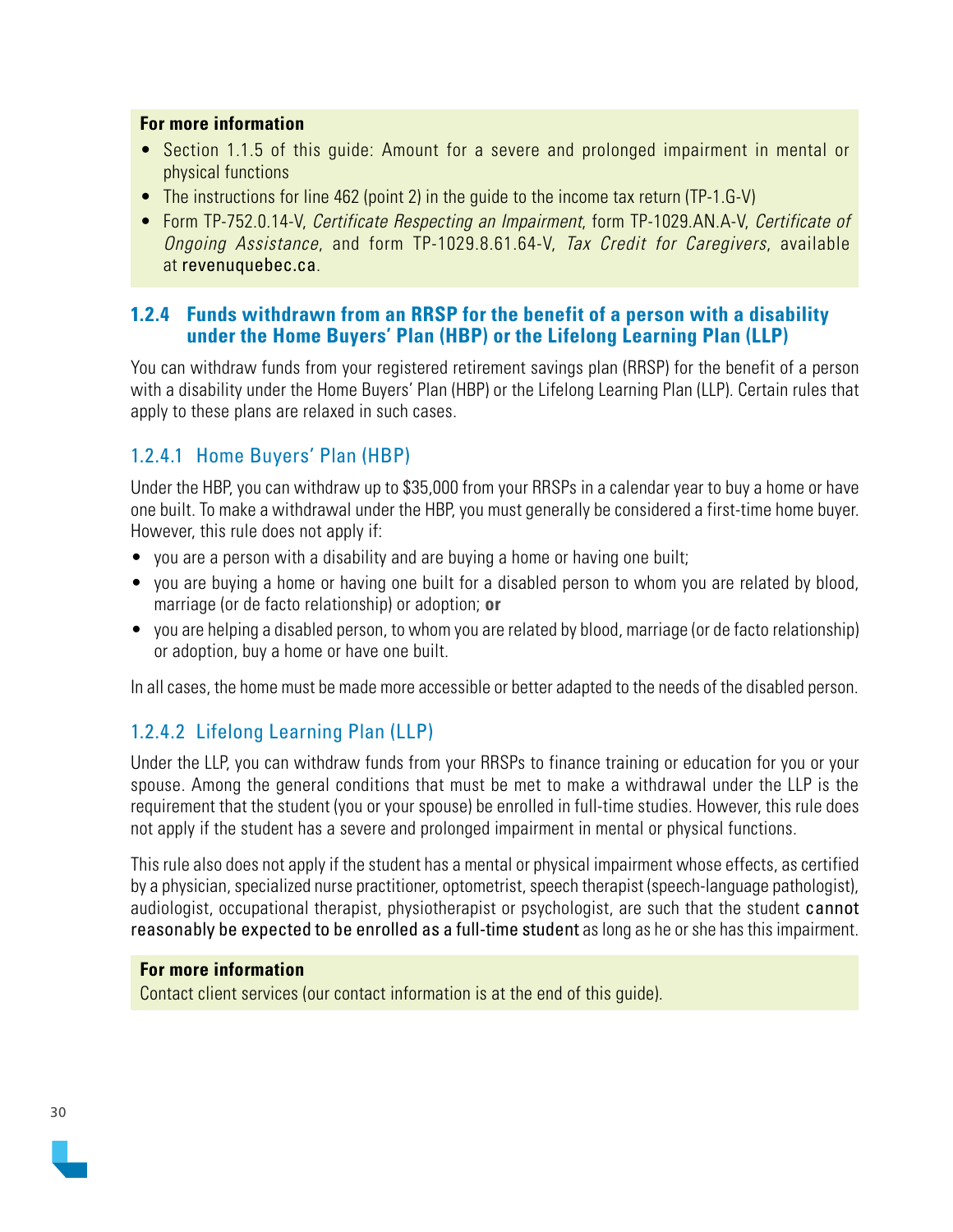### <span id="page-30-0"></span>2 TAX BENEFITS RELATED TO QST AND GST/HST

This part contains information about the tax benefits related to QST and GST/HST to which you may be entitled **if** you purchase certain adapted goods or services for you, your spouse or your dependant. It also summarizes the eligibility requirements for the tax rebates and explains how to claim them.

#### **2.1 Exemption from paying GST/HST and QST on certain goods and services**

Most healthcare services are not subject to either GST or QST. They are said to be exempt. Prescription drugs, for example, as well as medical and assistive devices specially designed for human use or for assisting a person with a disability or impairment, can be zero-rated (that is, taxable at the rate of 0%).

Some products and services are zero-rated unconditionally, while others are zero-rated under certain conditions, depending on their type and use. For example, some medical and assistive devices are zero-rated only if supplied on prescription, while for others no prescription is required in order for them to be zero-rated. Biologicals are also subject to GST and QST in most cases, although some are zero-rated under certain conditions.

#### **Examples of zero-rated products and services**

- Medical and assistive devices, such as:
	- hearing aids
	- blood-glucose meters or monitors
	- orthodontic appliances
	- prescribed crutches, canes, walkers or wheelchairs specially designed for use by a person with a disability
	- hospital beds prescribed by a physician for use by a person with an impairment
	- artificial limbs, teeth and eyes and laryngeal speaking aids
	- mechanical percussors for postural drainage treatment
	- insulin infusion pumps, syringes or insulin pens and pen needles
	- medical or surgical prostheses (such as a hip joint)
	- communication devices specially designed for use by a person with a hearing, speech or vision impairment
	- wheelchair lifts
- Equipment used to modify a motor vehicle after it was acquired, such as:
	- auxiliary driving controls
	- wheelchair ramps
	- parts used to install such equipment
- Installation of equipment used to modify a motor vehicle after it was acquired for use by a person using a wheelchair
- Specially trained animals provided by an organization that specializes in such training of animals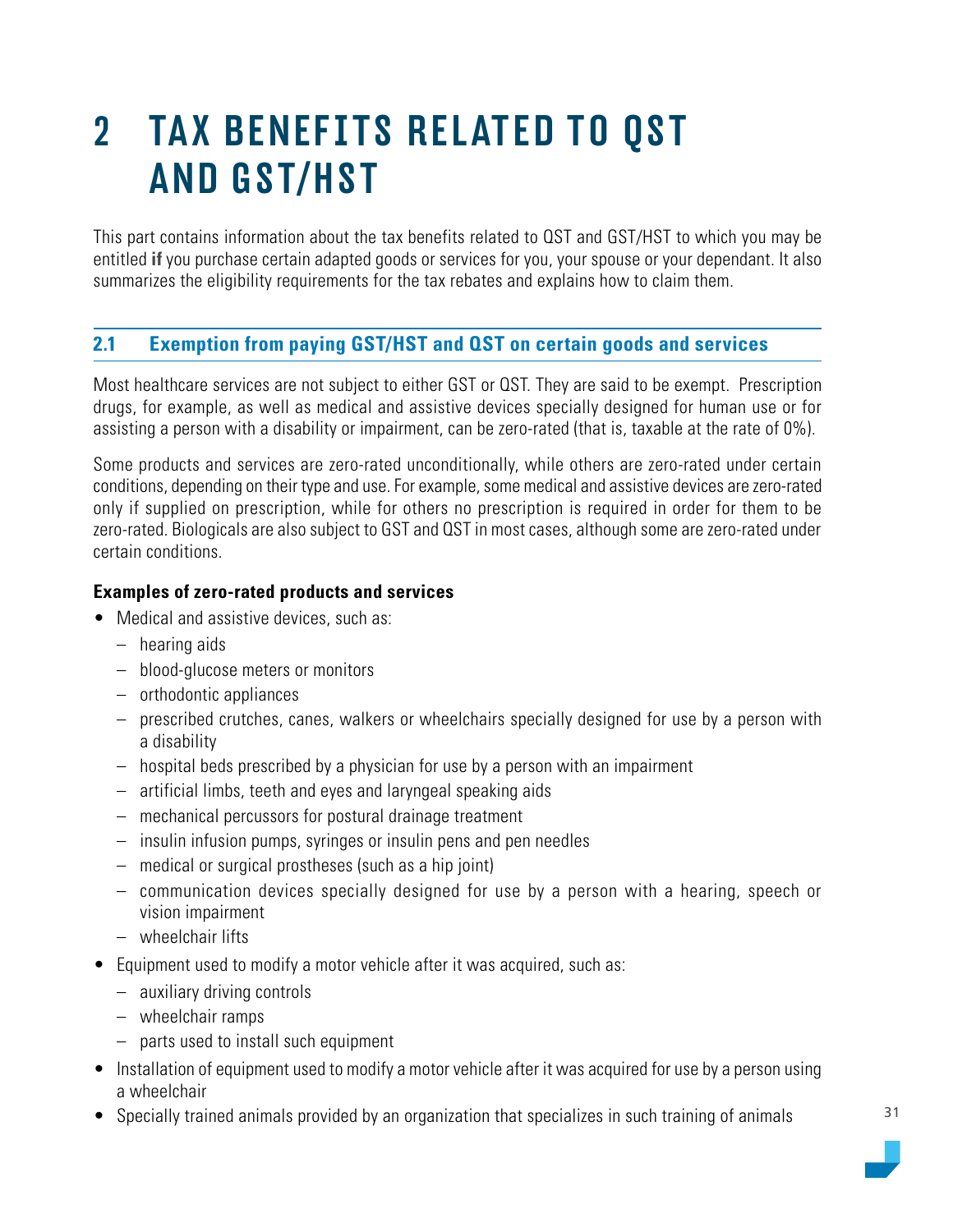#### **Examples of exempt products and services**

- Meals served to patients or residents in healthcare institutions (other than those served in a cafeteria)
- Training for a person using an animal trained to help persons with disabilities or impairments
- Prepared meals provided to a person with a disability in the person's place of residence, under a program provided by a government, municipality, non-profit organization, charity or other public service body
- Personal care and supervision services for a person whose independence is limited due to a disability or impairment, if the services are provided more than 50% of the time in the establishment of the service provider
- Home care services given to an individual in his or her place of residence and provided or subsidized by a government, a municipality, or an organization administering a government or municipal home care service program, such as:
	- help with bathing and dressing
	- help with taking medication
	- cleaning
	- laundry
	- meal preparation
	- childcare
	- clearing snow from the main access to a residence
- Nursing services provided to an individual by a registered nurse or registered nursing assistant
- Board and lodging or recreational services supplied in a recreational camp or similar place (such as a community centre), offered primarily to persons with disabilities by a government, municipality, non-profit organization or other public service body
- Supervised training or educational services for sports or recreational activities provided by a public service body as part of a program offered primarily to persons with disabilities

- Refer to the following documents, available at [revenuquebec.ca](https://www.revenuquebec.ca/en):
	- The QST and the GST/HST: How They Apply to Medical and Assistive Devices and Drugs (IN-211-V)
	- The QST and the GST/HST: How They Apply to Foods and Beverages (IN-216-V)
	- The QST and the GST/HST: How They Apply to Charities (IN-228-V)
	- The QST and the GST/HST: How They Apply to Non-Profit Organizations (IN-229-V)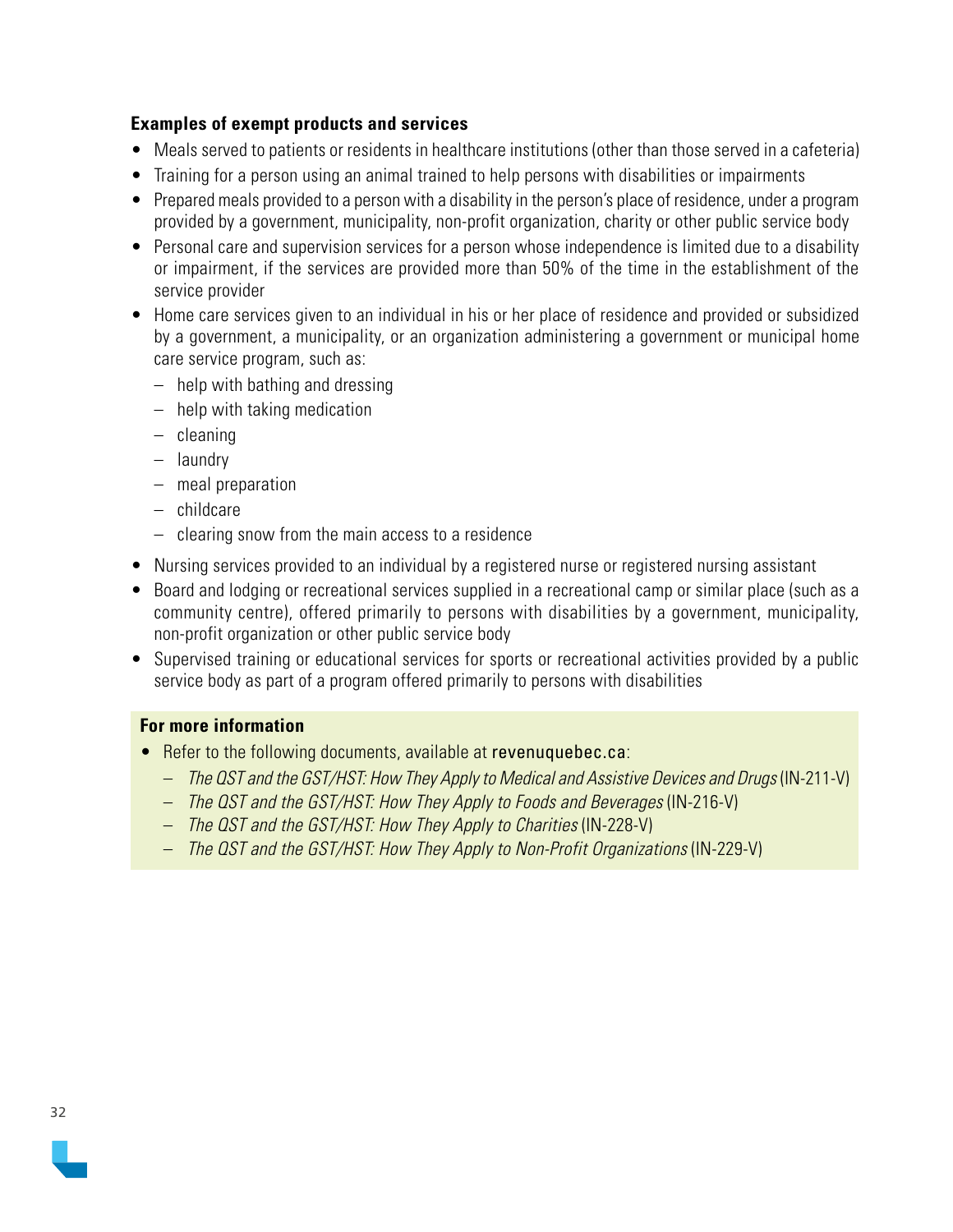#### <span id="page-32-0"></span>**2.2 QST rebate on the purchase and installation of an automatic door opener**

#### **Eligibility requirements**

You can claim a rebate of the QST you paid on the purchase and installation of an automatic door opener for a garage or a residence **if** the automatic door opener is intended for use by a person with a disability who would otherwise be unable to access his or her residence without help from someone else.

#### **How to claim the QST rebate**

- 1. Complete form FP-2189-V, General GST/HST and QST Rebate Application.
- 2. Check the "QST" box for reason code 14 in Part 2 of the form.
- 3. Send us the form.

**Only** the person who paid the QST on the purchase and installation of an automatic door opener is entitled to the rebate.

#### **2.3 GST/HST and QST rebate on the purchase of an adapted vehicle**

If you purchase an adapted motor vehicle, you are entitled to a rebate of the GST/HST and QST on the **portion of the price** that covers adapting the vehicle for the transportation of a person with a disability.

#### **How to obtain the rebate**

- 1. If the car dealership does not grant you this rebate when you purchase the vehicle, complete form FP-2518-V, Rebate of the Tax Paid in Respect of a Vehicle Adapted for the Transportation of Persons with Disabilities.
- 2. Send us the form.

**Only** the person who pays the tax on the purchase price of a vehicle adapted to the needs of a person with a disability or on the price of services to adapt such a vehicle is entitled to the rebate.